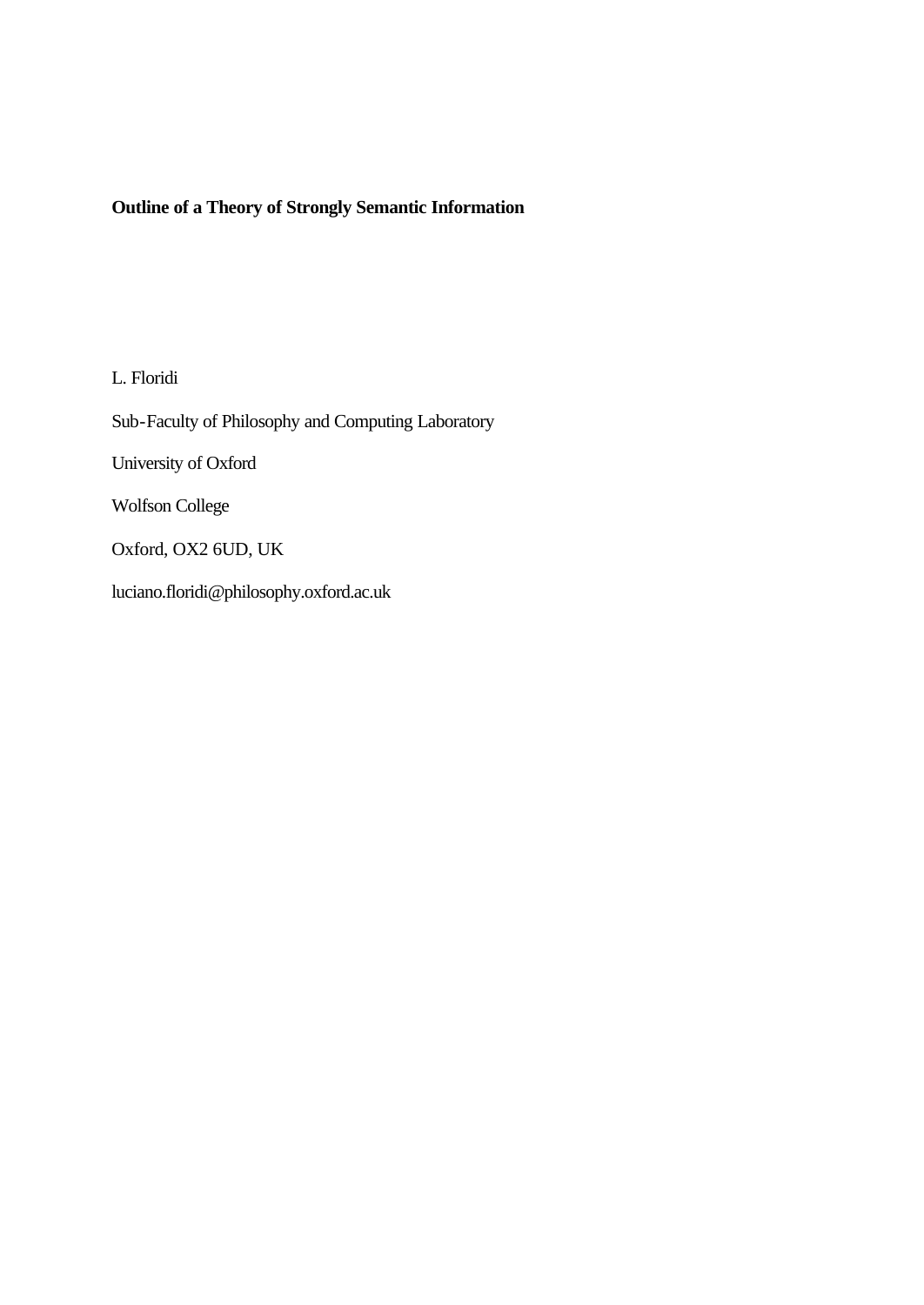#### **Outline of a Theory of Strongly Semantic Information**

### **Abstract**

This paper outlines a quantitative theory of strongly semantic information (TSSI) based on truth-values rather than probability distributions. The main hypothesis supported in the paper is that (i) the classic quantitative theory of weakly semantic information (TWSI) is based on probability distributions because (ii) it assumes that truth-values supervene on information, yet (iii) this principle is too weak and generates a well-known semantic paradox, whereas (iv) TSSI, according to which information encapsulates truth, can avoid the paradox and is more in line with the standard conception of what counts as information. After a brief introduction, section two outlines the semantic paradox entailed by TWSI, analysing it in terms of an initial conflict between two requisites of a quantitative theory of semantic information. In section three, three criteria of information equivalence are used to provide a taxonomy of quantitative approaches to semantic information and introduce TSSI. In section four, some further desiderata that should be fulfilled by a quantitative TSSI are explained. From section five to section seven, TSSI is developed on the basis of a calculus of truth-values and semantic discrepancy with respect to a given situation. In section eight, it is shown how TSSI succeeds in solving the paradox. Section nine summarises the main results of the paper and indicates some future developments.

# **Keywords**

Bar-Hillel, Carnap, Decision Theory, Devlin, Dretske, Error Analysis, Information Theory, Probability Theory, Semantic Inaccuracy, Semantic Information, Semantic Paradox, Semantic Vacuity, Situation Logic.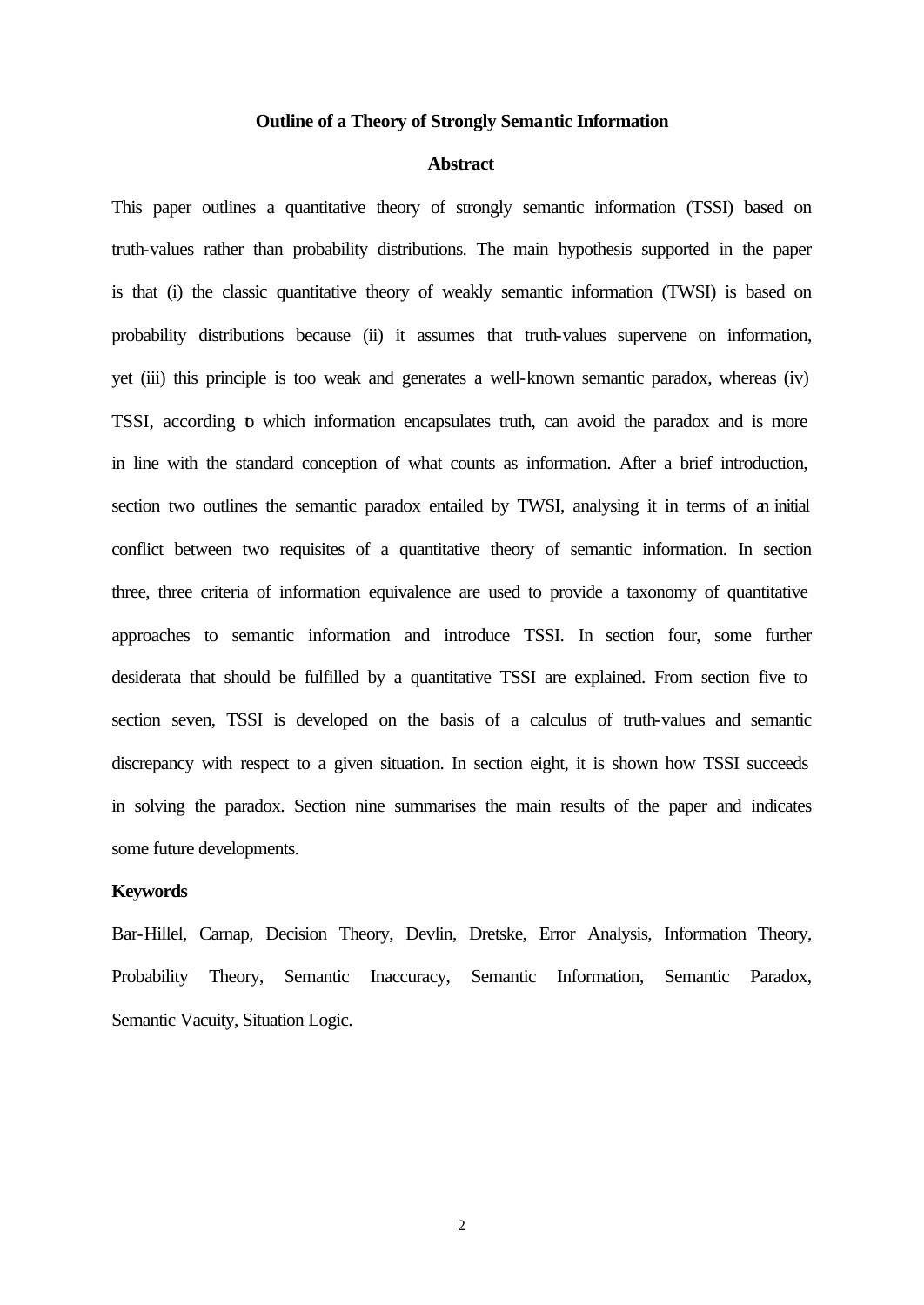### **1. Introduction**

"A triangle has four sides": according to the classic theory of semantic information, there is more *semantic content*<sup>1</sup> in this contradiction than in the contingently true statement "the earth has only one moon". Bar-Hillel and Carnap  $[1953]^2$  were among the first to make explicit this prima facie counterintuitive inequality:

It might perhaps, at first, seem strange that a self-contradictory sentence, hence one which no ideal receiver would accept, is regarded as carrying with it the most inclusive information. It should, however, be emphasized that semantic information is here not meant as implying truth. A false sentence which happens to say much is thereby highly informative in our sense. Whether the information it carries is true or false, scientifically valuable or not, and so forth, does not concern us. A self-contradictory sentence asserts too much; it is too informative to be true. (p. 229).

With a little hyperbole, we may conveniently refer to it as the Bar-Hillel-Carnap semantic Paradox (BCP).

Since its formulation, BCP has been recognised as an unfortunate, yet perfectly correct and inevitable consequence of any *theory of weakly semantic information* (TWSI; more on TWSI in section 2). As a consequence, the problem has often been either ignored<sup>3</sup> or tolerated<sup>4</sup> as the price of an otherwise valuable approach. Sometimes, however, attempts have been made to circumscribe its counterintuitive consequences. This has happen especially in Information Systems Theory (Winder [1997])—where consistency is an essential constraint that must remain satisfied for a database to preserve data integrity—and in Decision Theory, where inconsistent information is obviously of no use to a decision maker. In these cases, whenever there are no possible models that satisfy a statement or a theory, instead of assigning to it the maximum quantity of information, three strategies have been suggested:

1) assigning to all inconsistent cases the same, infinite information value (Lozinskii [1994]). This is in line with an economic approach, which defines x as impossible if and only if that x has an infinite price;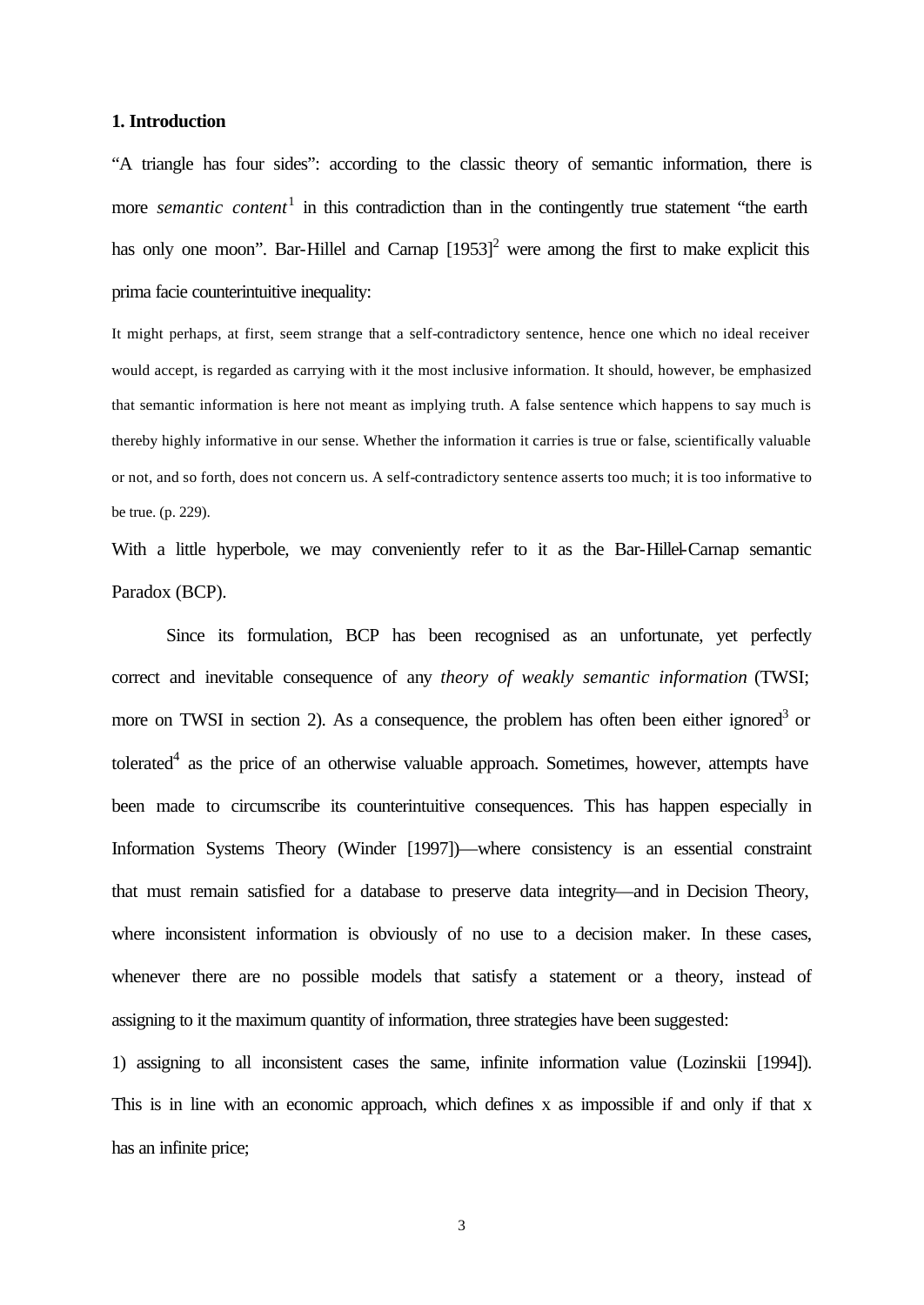2) eliminating all inconsistent cases a priori from consideration, as impossible outcomes in decision-making (Jeffrey [1990]). This is in line with the syntactic approach developed by the *statistical theory of signals transmission*<sup>5</sup> (STST, more on this in a moment);

3) assigning to all inconsistent cases the same zero information value (Mingers [1997], Aisbett and Gibbon [1999]).

The latter approach is close to the one developed in this paper. Informally, the general hypothesis is that BCP indicates that something has gone essentially amiss with TWSI. TWSI is based on a semantic principle that is too weak, namely that truth-values supervene on information (see the quotation above). A semantically stronger approach, according to which information encapsulates truth, can avoid the paradox and is more in line with the ordinary conception of what counts as information.<sup>6</sup>

The actual viability of an alternative to TWSI is, of course, another matter. In this direction, however, STST already provides some initial reassurance. STST identifies the quantity of information associated with, or generated by, the occurrence of a signal (an event or the realisation of a state of affairs) with the elimination of possibilities (reduction in uncertainty) represented by that signal (event or state of affairs).<sup>7</sup> Now in STST no counterintuitive inequality comparable to BCP occurs, and the line of argument in this paper will be that, as in the case of STST, a *theory of strongly semantic information* (TSSI), based on alethic and discrepancy values rather than probabilities, can also successfully avoid BCP, although for quite different reasons.

Before developing TSSI, a note on the terminology, the concepts and the assumptions used in the paper is in order. In what follows, the term "infon" and the symbol  $\sigma$  (Devlin [1991]) will be used to refer to discrete items of information, irrespective of their semiotic code and physical implementation. This is in line with common practice in AI, Computer Science and ICT (information and communication technology), where the expression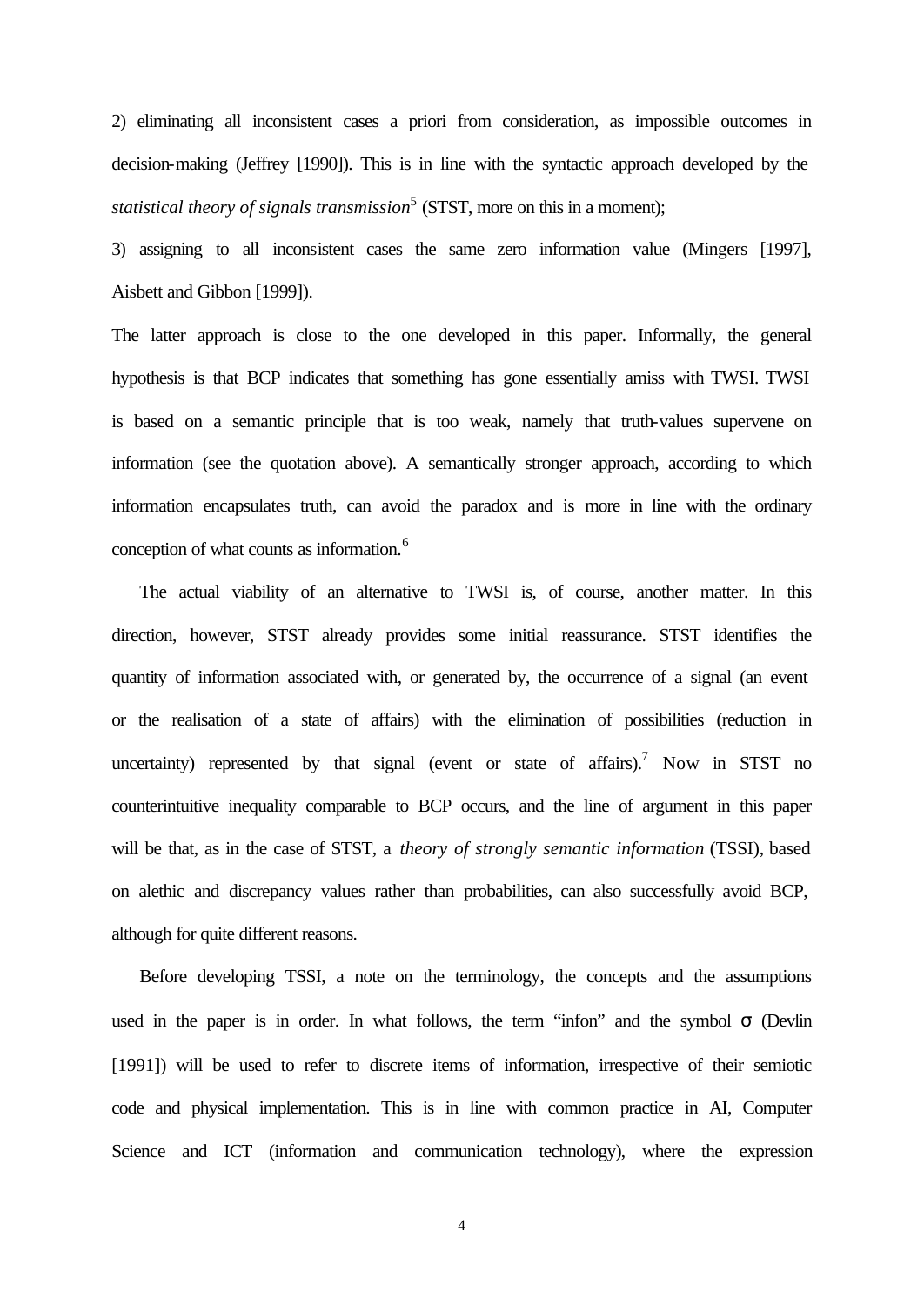"information resources" is used to refer to information in different formats, e.g. hard copy or digital texts, graphics, maps, tabular data etc. (Heck and Murtagh [1993]). Some basic concepts belonging to situation logic will also be adopted, still following work done by Devlin [1991], who articulates and defends a theory of semantic information, understood extensionally, in terms of situation logic principles first developed by Barwise and Perry [1983]. Finally, the following three principles of communication theory will be assumed without further justification:

- a) every σ-source that generates, sends or transmits σ is treated as a *bona fide* source of information;
- b) when it appears that  $\sigma$  can have a higher or lower degree of informativeness, it is attributed the highest of such degrees;
- c) the channel of communication of  $\sigma$  is treated as ideally noiseless.

The primary aim of these principles is to shift the burden of proving that  $\sigma$  is not maximally informative from the sender to the receiver. They make it possible to set aside both error analysis issues and problems of a sceptical nature that would be out of place in this context.

#### **2. The Bar-Hillel-Carnap Paradox**

According to TWSI, the semantic content (CONT) of an infon  $\sigma$  can be identified *negatively*<sup>8</sup> with the set of all the descriptions of the possible states of the universe that are excluded by σ:

```
1 CONT(\sigma) = def. the set of all state-descriptions inconsistent with \sigma
```
Suppose E is a probabilistic experiment  $9$  in which infons are messages formulated by a source, using the standard language of set theory and classic, first-order logic with identity, to describe a domain of three individual constants  $D = \{a, b, c\}$  and 2 predicates either affirmed or negated {G, H}, in such a way that each individual (e.g. each figure of the plane) is either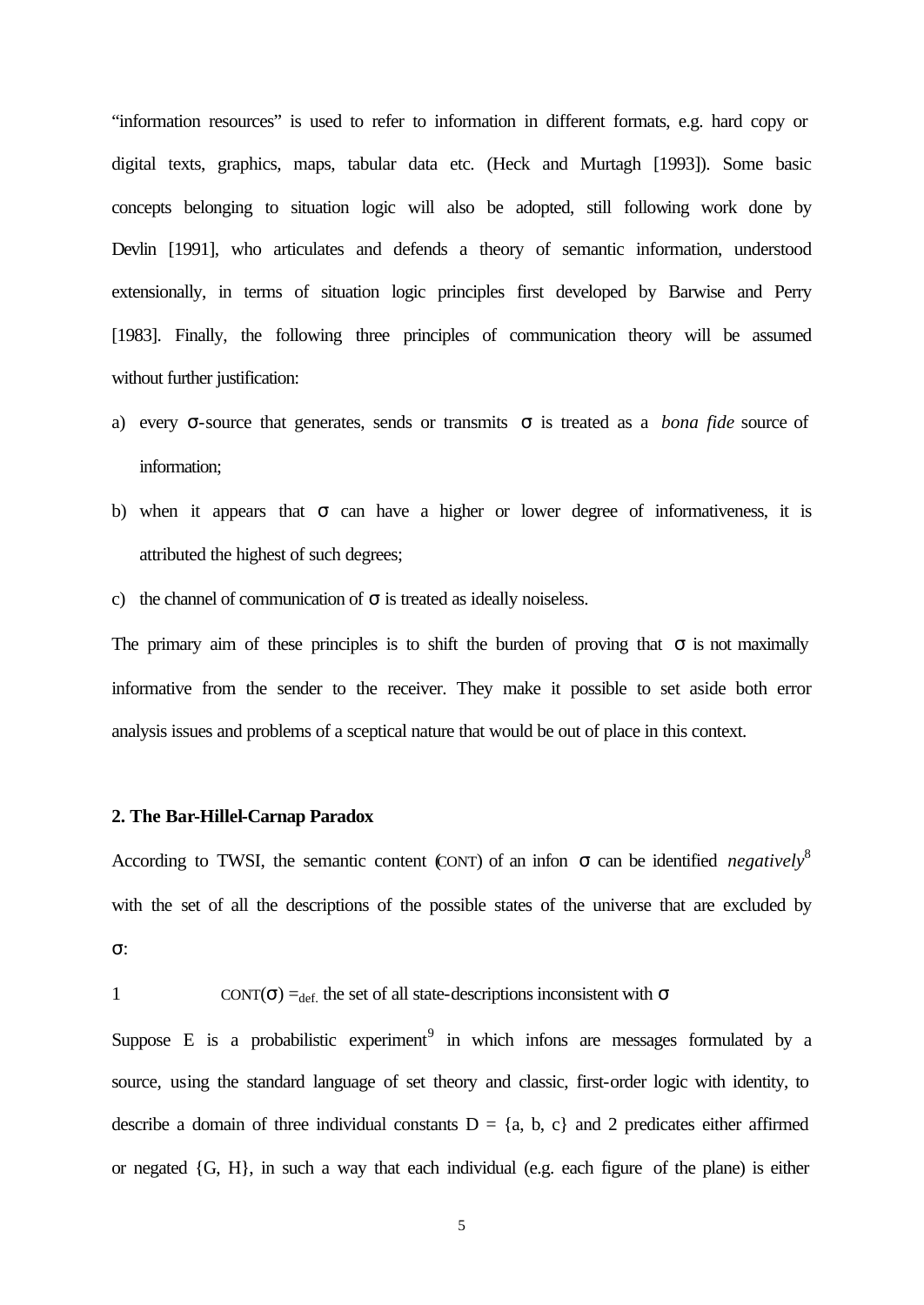G or  $\neg G$  (e.g. four-sided or not), and either H or  $\neg H$  (e.g. right-angled or not). E allows the formulation of 12 different atomic messages, according to the scheme  $\Phi(x)$ . Atomic messages are incomplete state-descriptions of E. Complex messages can have any length, but a complete state-description is a message  $\sigma$  consisting of a conjunction of 6 different and consistent atomic messages. Each conjunctive message  $\sigma$  denotes one of the n possible states of E's universe. Since in E the number *s* of types of predicates is 2 and the length *l* of a message  $\sigma$  is 6, the number of distinguishable messages is  $s^l = 64$ .

E is a microworld whose total possibility is 1. Its fixed and finite sample space can be described either ontologically, as the set of all possible states  $W = \{w_1, w_2, ..., w_{64}\}\$ , or semantically, as the set of all jointly exhaustive and mutually exclusive messages  $\Sigma = {\sigma_1, \sigma_2}$ ,  $..., \sigma_{64}$ } (see Table 1).<sup>10</sup> Three direct consequences of [1] are that:

i) the inclusion of any other atomic message in any  $\sigma_i \in \Sigma$  would necessarily result in  $\sigma_i$ becoming inconsistent. Thus, Bar-Hillel and Carnap [1953] describe  $\Sigma$  as the set of all, most strongly synthetic messages in E. Each  $\sigma_i$  is inconsistent with any other message in  $\Sigma$ , and any other conjunctive message that logically implies, or is stronger than, any  $\sigma_i$  is selfcontradictory;

ii) the set of all messages inconsistent with a tautology is empty, therefore any tautology  $(T)$ has minimum semantic content, $11$  that is

$$
2 \qquad \qquad \text{CONT}(\mathsf{T}) = \text{MIN}
$$

iii) since any message is inconsistent with a contradiction  $(⊥)$ , any contradiction has maximum semantic content,  $12$  that is

# $BCP$   $CONT(\perp) = MAX$

In BCP, two fundamental requisites of a quantitative theory of semantic information appear to be in conflict. In section 7, we shall see that their relation is actually somewhat more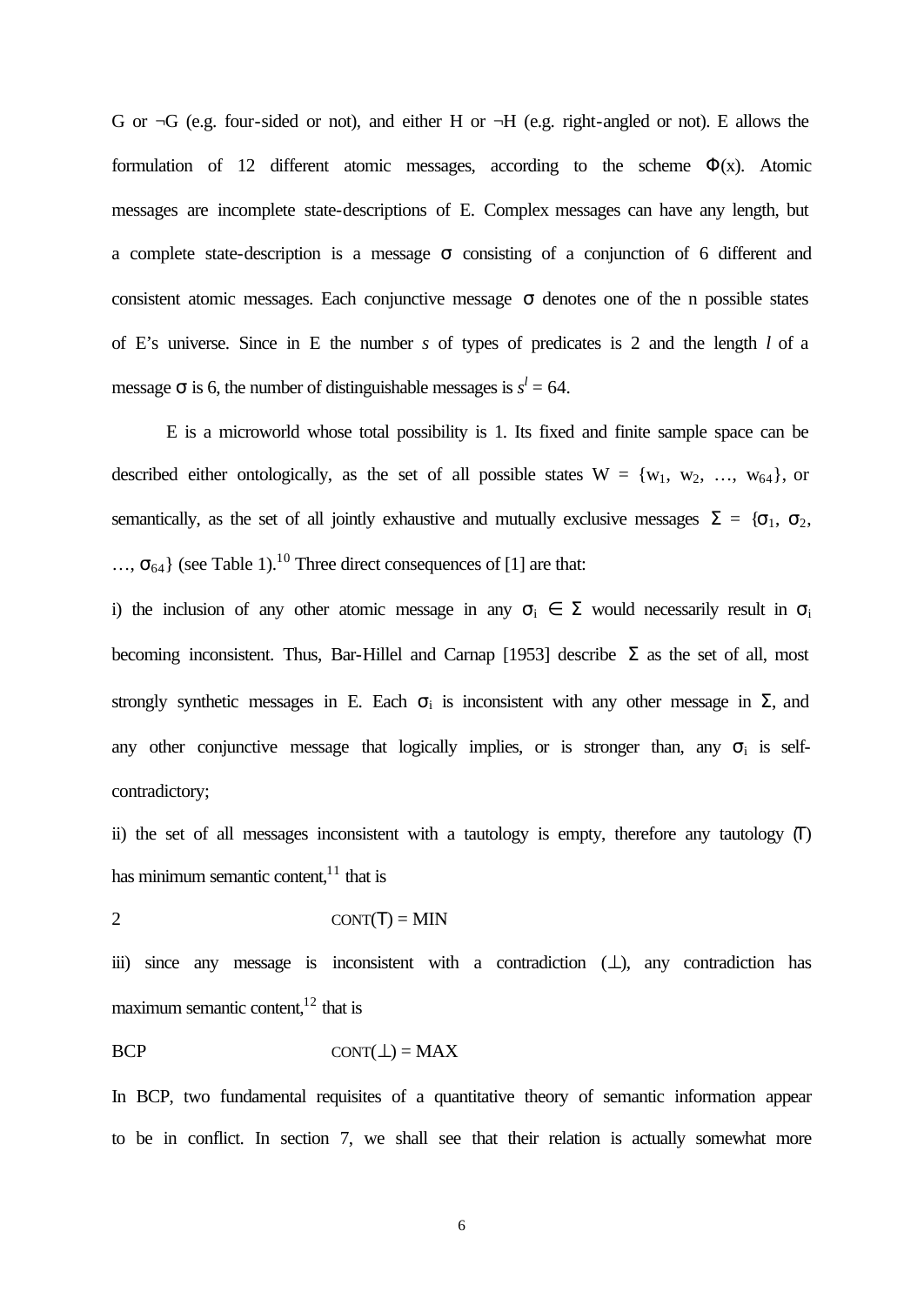complex, but at the moment it is sufficient to analyse it in its simplest form. The first requisite (R.1) states that CONT( $\sigma$ ) should be inversely related to  $p(\sigma)$ , the logical probability of σ. The "mathematically simplest relation" (Bar-Hillel and Carnap [1953], 302) fulfilling this requirement is the complement of 1:

R.1 
$$
CONF(\sigma) = 1 - p(\sigma)
$$

TWSI implements R.1 but, as an alternative, R.1 could also be expressed as an inverse proportion:

R.1\* CONT(σ) ∝ k/p(σ)

here k is a constant of proportionality independent of the two values. This is the standard approach implemented by STST, where the quantity of information conveyed by  $\sigma$  is equivalent to the reciprocal of  $p(\sigma)$ , expressed in bits:

$$
I(\sigma) = \log_2 1/p(\sigma) = -\log_2 (\sigma)
$$

The problem with implementing R.1\* in TWSI is that  $CONT(\sigma) \times p(\sigma) = k$ , and the equation would require a more complex treatment of CONT(T) and CONT $(L)$  as two limits of the continuous function  $f(p(\sigma))$ :

$$
\text{CONT(T)} = \lim_{p(\sigma) \to 1} f(p(\sigma)) = 0
$$
\n
$$
\text{CONT}(\bot) = \lim_{p(\sigma) \to 0} f(p(\sigma) = 1)
$$

This complication does not occur in STST because the latter presupposes a frequency interpretation of probability and partitions the total amount of probability  $(= 1.0)$  a priori, among all the actually possible alternatives, thus excluding by definition the occurrence of any option that is necessarily false. In what follows, it is argued that the set-theoretic approach expressed in R.1 can be successfully adopted by TSSI as well.

The second requisite states that, *ceteris paribus*,  $\iota(\sigma)$ , i.e. the degree of informativeness of  $\sigma$ , should be directly proportional to the semantic content of  $\sigma$ :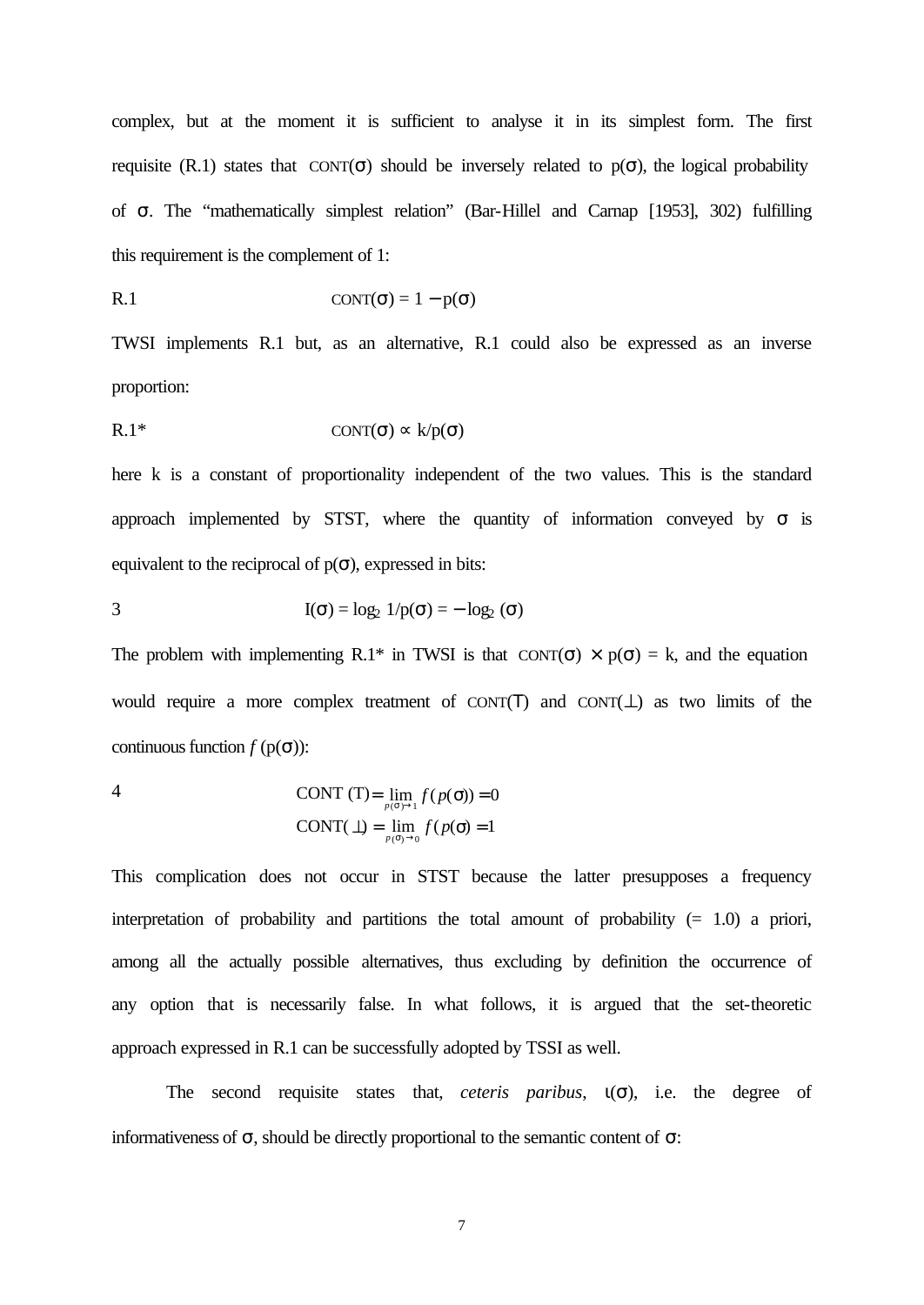R.2\* 
$$
t(\sigma) \propto m \text{ CONT}(\sigma) + b
$$
, with  $m \ge 1$  and  $b \ge 0$ 

Since for our purposes the significant point in R.2\* is only the relation of direct proportionality between  $\iota(\sigma)$  and CONT( $\sigma$ ), for the sake of elegance and simplicity we can adopt a weaker version of R.2\*, by treating m and b as redundancy factors and hence reducing m to 1 and b to 0. Assuming that  $\sigma$  can be fully normalised in this way,<sup>13</sup> R.2\* simplifies to:

$$
R.2 \t\t t(\sigma) \propto \text{CONT}(\sigma)
$$

Anything that will be inferred from R.2 below can be inferred, *a fortiori*, from R.2\*.

R.1 and R.2 generate no conflict about the interpretation of  $| = \sigma$ . However, regarding  $\sigma$   $\models$ , the conclusion is that  $p(\sigma) = 0$  and  $t(\sigma) = 0$ , and it becomes unclear whether the value of CONT( $\sigma$ ) should be MAX, following R.1, or MIN, following R.2. This tension is sufficiently problematic to invite the elaboration of a different approach.

## **3. Three criteria of information equivalence**

TWSI, the classic quantitative theory of semantic information, concentrates on the (degree of) systemic consistency and then the a priori, logical probability of (sets of) infons. There is no reference to the actual alethic values of the infons in question, which are supposed to qualify as instances of information independently of whether they are true or false. This is why the theory can be described as only weakly semantic. Is it possible to avoid BCP by assuming a stronger semantic principle, according to which if  $\sigma$  qualifies as information it must encapsulate truth? The question presupposes a clear view of what alternatives to TWSI are available, hence a taxonomy of quantitative theories. The latter can be provided on the basis of three criteria of semantic equivalence.

Any quantitative theory, including any theory dealing with the concept of semantic information and its various measures (Smokler [1966]), requires at least a criterion of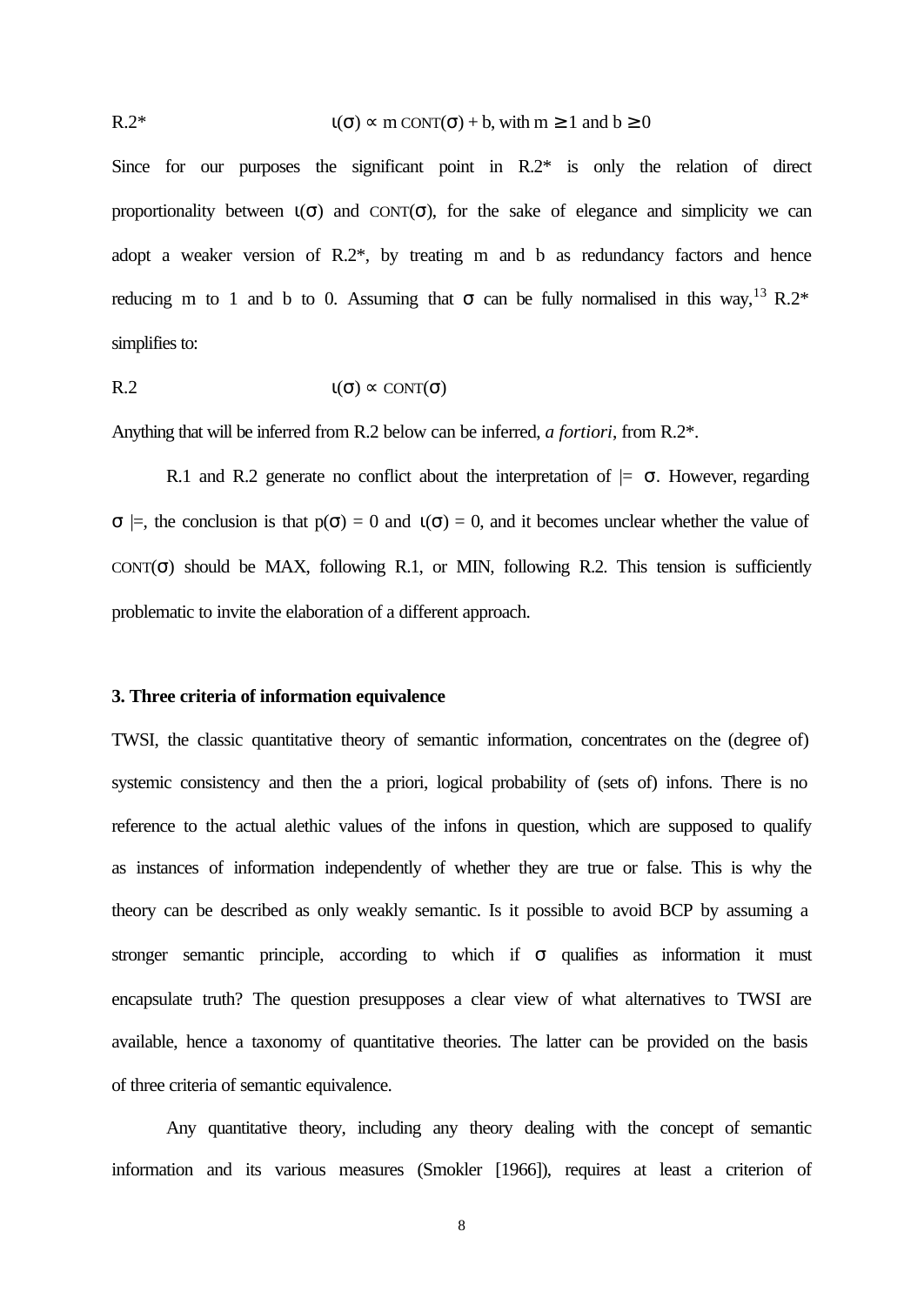comparative quantitative equivalence. In general, this "scale" criterion makes it possible to establish whether two measured objects, e.g. two coins x and y, have the same weight z, even if the latter cannot be qualified any more precisely. Now, two infons  $\sigma_n \neq \sigma_m$  can be said to be co-informative i.e. to possess an equivalent quantity of semantic information, Ci  $(\sigma_n,$  $\sigma_{\rm m}$ )—according to three criteria of comparative quantitative equivalence. They can be listed here in order of decreasing strength:

C.1 Ci 
$$
(\sigma_n, \sigma_m) \leftrightarrow \sigma_n
$$
 and  $\sigma_m$  have equivalent meaning

It is reasonable to suppose, for example, that declarative sentences expressing the same proposition—like "Peter drives the car" and "The car is driven by Peter"—possess an equivalent amount of semantic information. If  $\sigma_n$  and  $\sigma_m$  are *qualitatively* co-informative, a *pragmatic theory* (Bar-Hillel and Carnap [1953]) could provide the relevant analysis, by addressing the question of how much information a certain infon carries *for a subject* S in a given doxastic state and within a specific informational environment. The pragmatic theory of "interested information" is crucial in Decision Theory, where a standard quantitative axiom states that, in an ideal context and *ceteris paribus*, the more informative  $\sigma$  is to S, the more S ought to be rationally willing to pay to find out whether  $\sigma$  is true (Sneed [1967]). It remains to be seen whether a satisfactory quantitative theory can effectively be developed in  $full.<sup>14</sup>$ 

C.2 Ci 
$$
(\sigma_n, \sigma_m) \leftrightarrow \sigma_n
$$
 and  $\sigma_m$  are truth-functionally equivalent

If  $\sigma_n$  and  $\sigma_m$  are *alethically* co-informative, Boolean algebra provides the relevant analysis. Of course C.2 can be extended to apply to classic n-order, multi-valued or fuzzy logic systems, etc.

C.3 Ci  $(\sigma_n, \sigma_m) \leftrightarrow \sigma_n$  and  $\sigma_m$  are equiprobable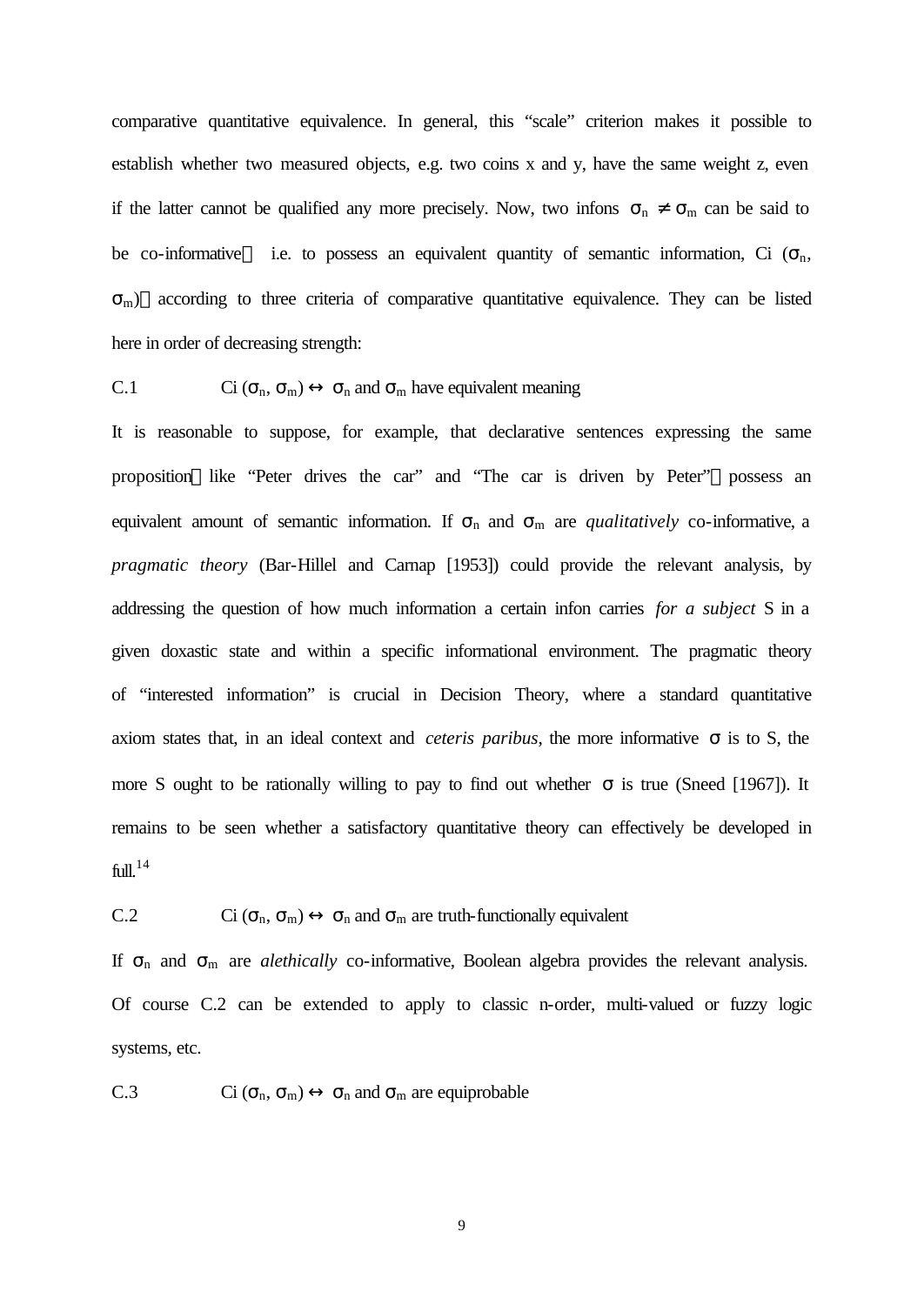If  $\sigma_n$  and  $\sigma_m$  are *quantitatively* co-informative, the classic theory of weakly semantic information provides the relevant analysis.

Interpreting C.1-C.3 as conditionals rather than biconditionals provides the ground for a taxonomy of theories (see Table 2). More finely-grained criteria for co-informativeness could now be developed, ranging from full synonymity to full equiprobability. Intuitively, the closer a criterion is to synonymity, the more the semantic theory is forced to rely on the interpretation of  $\sigma$  by an intelligent receiver S capable of understanding its contextual sense (this is known as "fully interested information"), the less easily the information in question can undergo a quantifiable treatment, and the more a hermeneutic approach becomes inevitable. At the other end of the spectrum, a purely quantitative approach to the theory of semantic information will tend to abstract from the users of σ ("fully disinterested information") and to deal only with the analysis of p(σ), irrespective of its *actual* interpretation and contextual alethic value. The latter strategy is consistent with a family of realist positions, including mathematical Platonism and epistemological Cartesianism: infons are treated extensionally not intentionally, as semantic (at least in the sense of being interpretable), structured, abstract objects, comparable to fundamental informational particles. They subsist, are systemically related and may be physically implemented in the world of human experience.<sup>15</sup>

A cursory analysis of Table 2 already suffices to show that:

a) approach no. 8 is trivially uninteresting;

b) approach no. 3 is not implementable, since it is impossible for Ci  $(\sigma_n, \sigma_m)$  to be the case qualitatively without  $\sigma_n$  and  $\sigma_m$  also being alethically co-informative;

c) approaches nos. 1, 2 and 4 would initially rank as the most interesting alternatives, but a fully quantitative and extensionalist approach to the meaning of  $\sigma$  seems unachievable, witness the failure of many programs in "strong" Artificial Intelligence (Floridi [1999],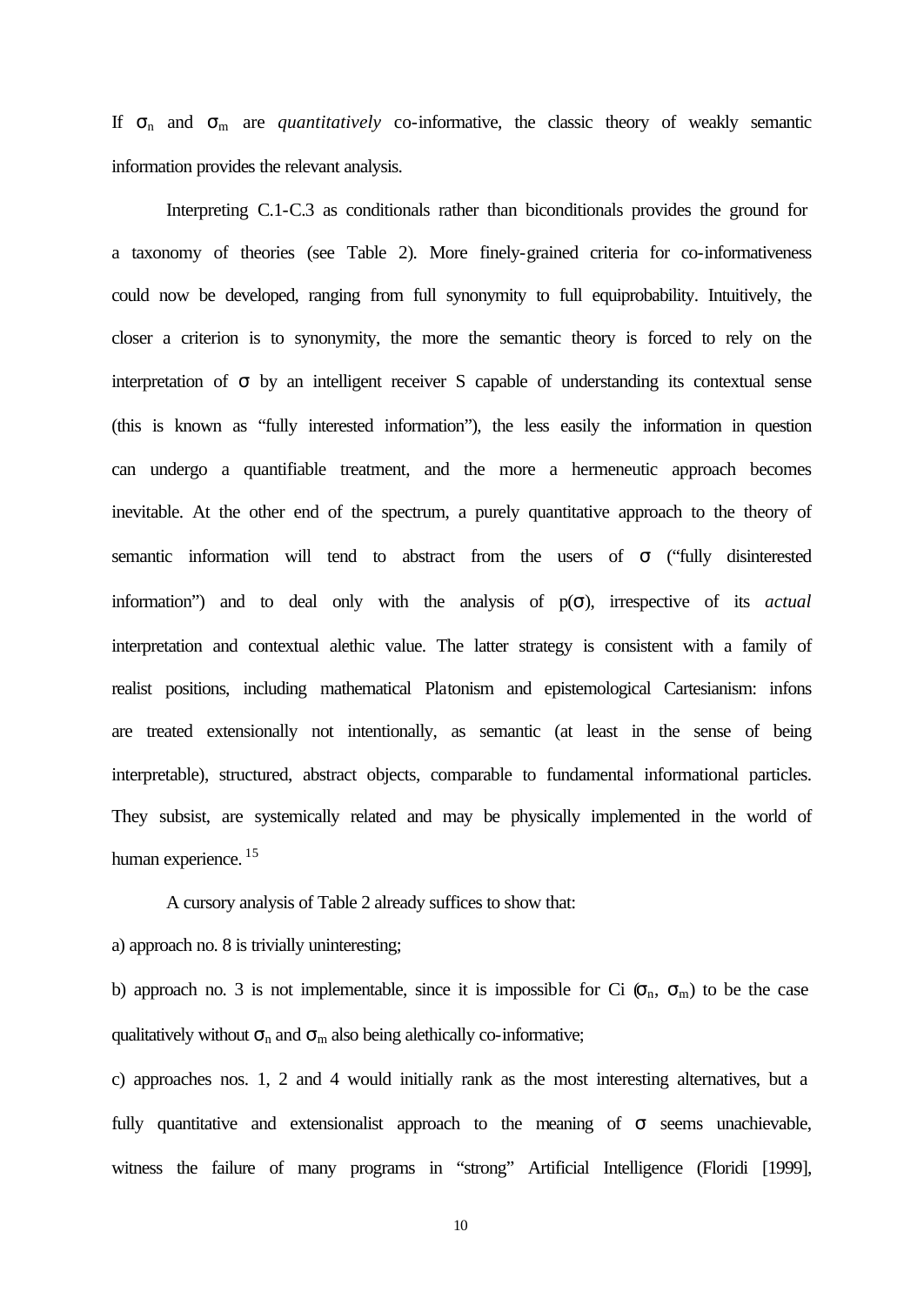chapter 5). In this paper it will be assumed that, if possible, less demanding alternatives should be developed first;

d) approach no. 6 is the one followed in mathematical logic; and

e) approach no. 7 is the one followed by TWSI.

We have seen that the implementation of C.3 in no. 7 brings with it some obvious computational advantages, of which TWSI makes the most, but also a shortcoming, namely BCP. The avoidance of BCP invites the development of

f) approach no. 5, that is an analysis of the quantity of semantic information in  $\sigma$  including a reference to its truth-value. This is TSSI.

#### **4. Three desiderata for TSSI**

As anticipated above, the principal goal of TSSI is to provide a quantitative analysis of semantic information that can be as mathematically successful as TWSI, but more respectful of our common-sense intuitions. More specifically, this means trying to:

D.1 avoid any counterintuitive inequality comparable to BCP

- D.2 treat the alethic value of  $\sigma$  not as a supervenient but as a necessary feature of information, relevant to the quantitative analysis (for a similar approach see Dretske [1981])
- D.3 extend a quantitative analysis to the whole family of information-related concepts: information vacuity and inaccuracy, informativeness, misinformation (what is ordinarily called "false information"), disinformation.

Arguably, D.1 and D.2 are complementary. BCP-like problems can arise because the alethic values of the infons in question are treated as irrelevant to the quantitative analysis of information, so TSSI can attempt to fulfil both D.1 and D.2 by implementing C.2. Regarding D.3, this requires a more robust and substantial theory of semantic information than one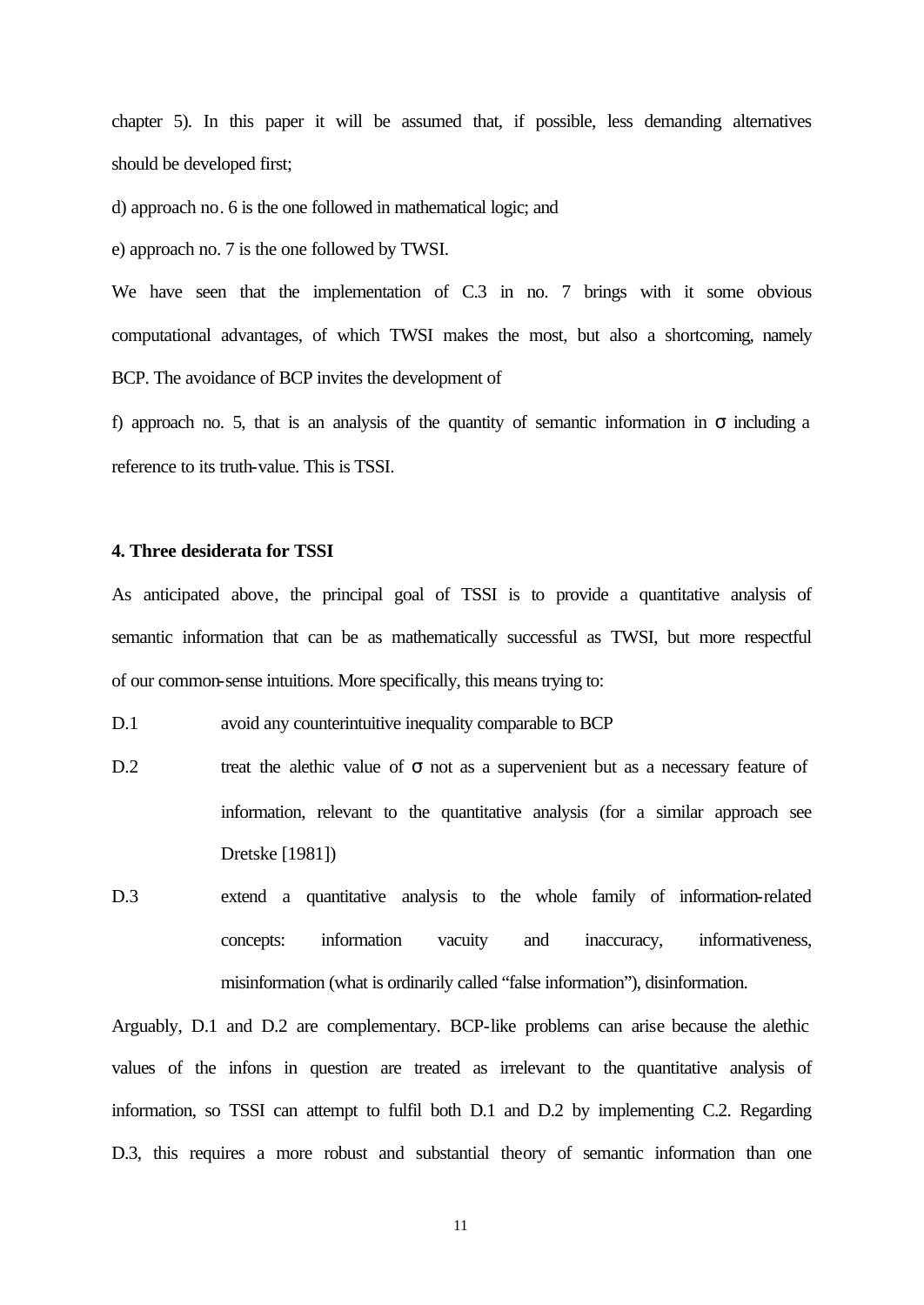based only on probability distributions (Szaniawski [1984], Mingers [1997]). In sections 6-9 it will be shown that, by treating information as encapsulating truth, TSSI offers a quantitative approach that can be generalised to a whole family of related concepts, although in this paper the quantitative analyses of misinformation and disinformation will not be provided for reasons of space (see section 9).

## **5. Degrees of vacuity and inaccuracy**

The first step in the construction of TSSI is to define the concept of "informative content" or intrinsic *informativeness* of  $\sigma$  extensionally and a priori in an ideal context,<sup>16</sup> as a function of the positive or negative degree of "semantic distance" or *deviation* of σ from a fixed point or origin, represented by the given situation *w*, to which  $\sigma$  is supposed to refer.<sup>17</sup> Let *w* be a situation in a context, where a "situation" is "determined by (what goes on in) a topologically simply-connected, structured region of space-time" (Devlin [1991], 69), and a "context" is the set of interrelated conditions in which a situation occurs, what can be described, informally, as the immediate environment of a situation or, topologically, its neighbourhood. Each message  $\sigma_i$  in E conforms to (has the property of providing or conveying true contents, e.g. facts or ideas about) its corresponding situation  $w_i$  in W. Following the terminology of situation logic, this means that  $w_i$  fully supports  $\sigma_i$  (in symbols,  $\|w_i \sigma_i\|$ ). Obviously, each message  $\sigma_i$  is maximally informative relatively to its situation  $w_i$ , yet this applies indiscriminately and trivially to any message. More interesting is the fact that the amount of informativeness of each  $\sigma_i$  can be evaluated absolutely, as a function of

a) the polarity of  $\sigma_i$ , i.e. the alethic value possessed by  $\sigma_i$ ; and

b) the degree of discrepancy<sup>18</sup> (want of agreement) between  $\sigma_i$  and a given state of the world *w*, calculated as the degree  $\vartheta$  of semantic deviation<sup>19</sup> of  $\sigma_i$  from the uniquely determinate state *w* in which E is ( $\|$ -w $_{\theta}$   $\sigma$ ).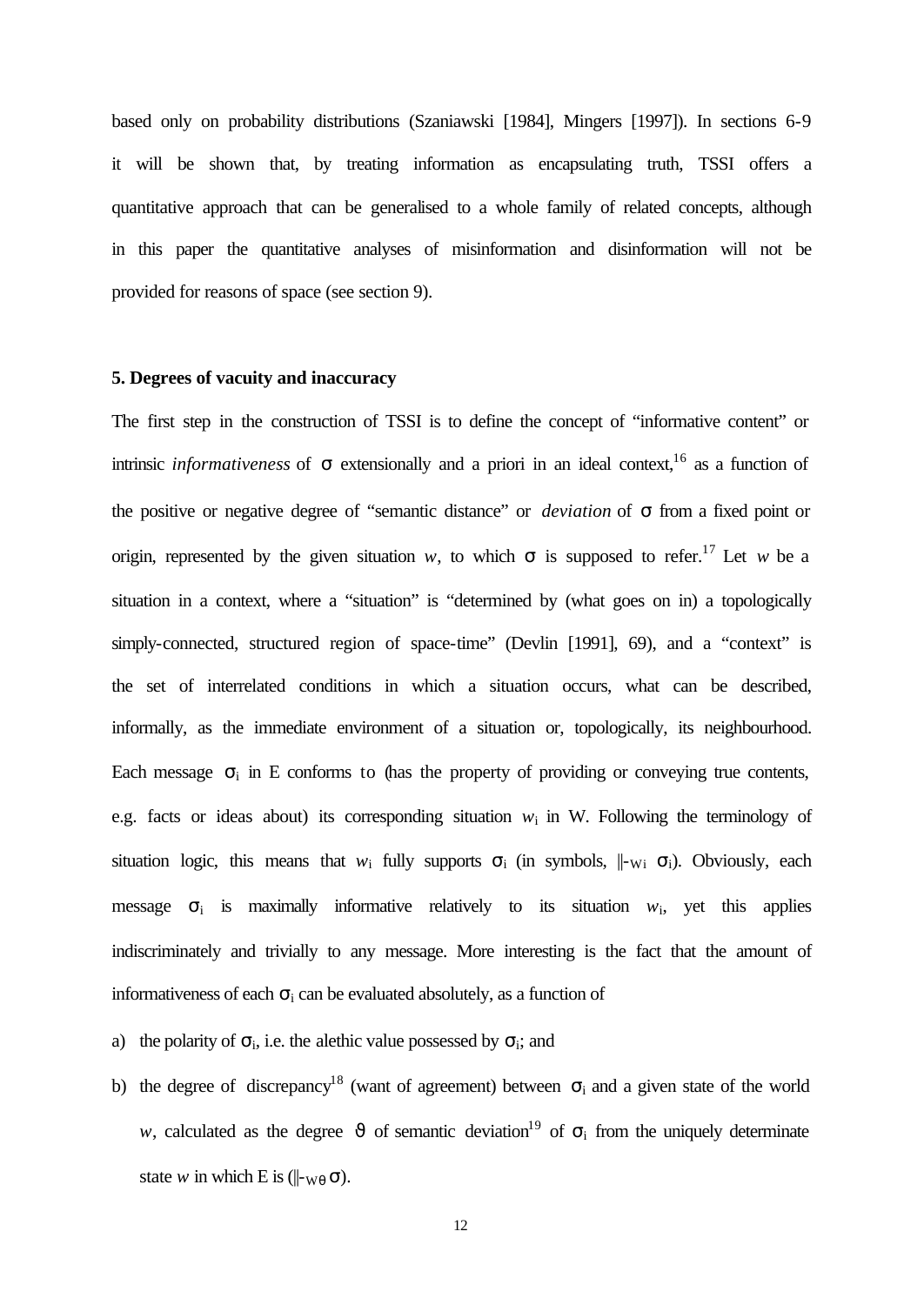The given situation *w* functions as a benchmark to test the Boolean truth-value and the degree of discrepancy of each σ. This captures an important aspect of the ordinary conception of the nature of information, at the roots of any epistemic utility function (Levi [1967]): two infons can both be false and yet significantly more or less distant from the event or state of affairs *w* about which they purport to be informative (e.g. "there are ten people in the library" and "there are fifty people in the library", when in fact there are nine people in the library). Likewise, two infons can both be true and yet deviate more or less significantly from  $w$  (e.g. "there is someone in the library" vs. "there are 9 or 10 people in the library"). This implies that a falsehood with a very low degree of discrepancy may be pragmatically preferable to a truth with a very high degree of discrepancy (Popper [1959]). This in turn provides a strong argument for the rejection of the deductive closure principle: since  $\sigma$  could be false, if S commits him/herself to accepting σ as epistemically preferable, S is *not* necessarily committing him/herself to accepting *all* the deductive consequences of σ as epistemically preferable.

In order to express both positive (for  $\sigma$  = true) and negative (for  $\sigma$  = false) degrees of discrepancy, let *f* (σ) be a mapping function from members of  $\Sigma$  to members of the set of some numeric values in the range of real numbers  $[-1.0, +1.0]$ . The function associates a real value  $\vartheta$  of discrepancy to each  $\sigma$  depending on its truth-value and deviation from *w*:

$$
5 \qquad \qquad \vartheta = f(\sigma)
$$

The mapping generates a continuous set  $\Gamma$  of ordered pairs  $\langle \sigma, \vartheta \rangle$ .  $\Gamma$  is a subset of the Cartesian product  $\Sigma \times [-1.0, +1.0]$  that may be equipotent with respect to  $\Sigma^{20}$  In a way that only partly resembles what happens in fuzzy logic, the lower and upper bound are used to represent complete discrepancy, while a selection of values in between is used to represent what are, intuitively, degrees of approximation to *w* from the negative and the positive side, with 0 as the indication of no discrepancy, i.e. complete conformity (note that  $\vartheta$  values are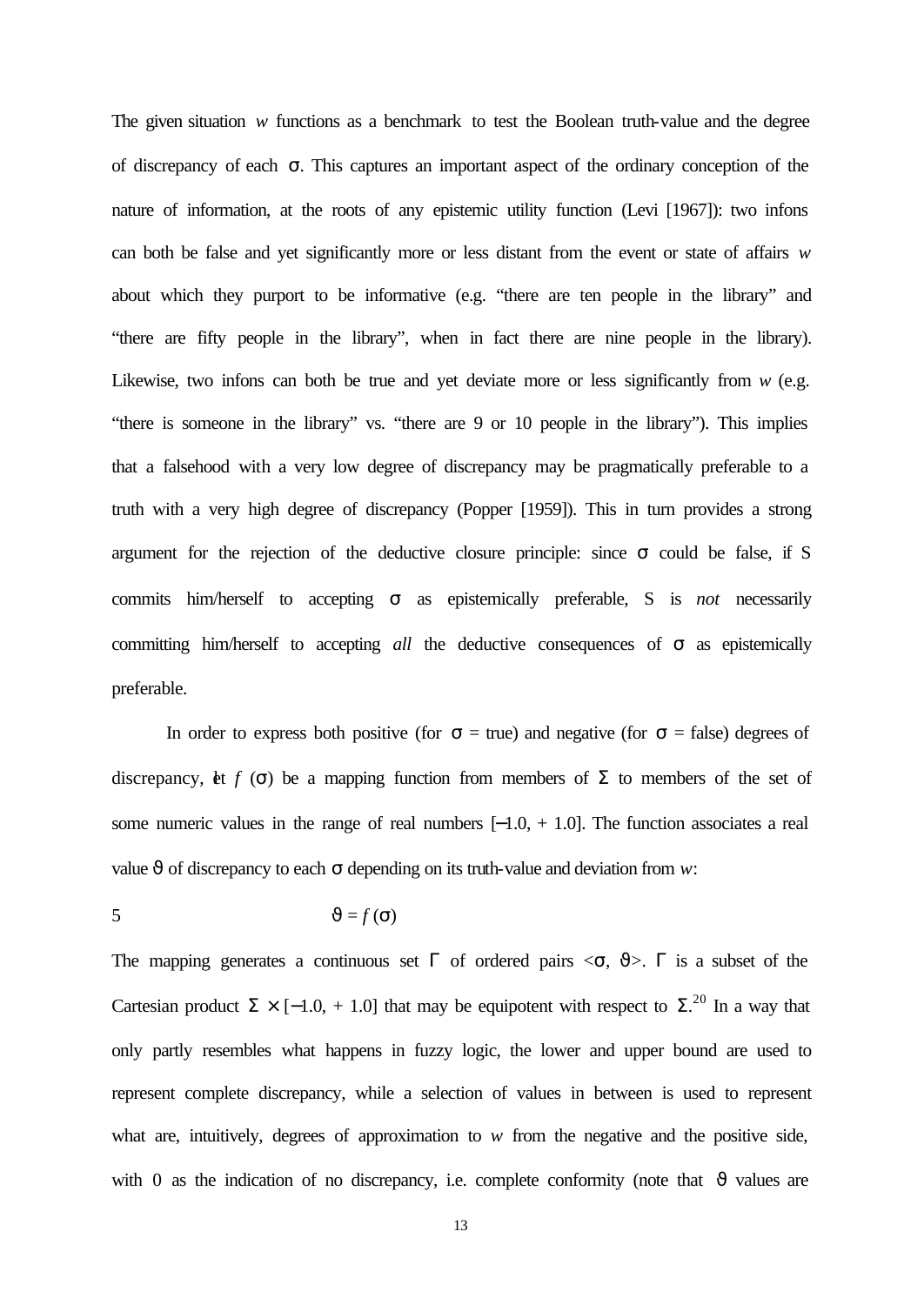mapped onto the x-axis in the graph in Table 5 since values on the y-axis are the result of a composite function).

Intuitively, ϑ indicates the distance of an infon σ from a selected situation *w* and can be read as the degree of support offered by *w* to  $\sigma$ . In a condition of total ignorance, the value of  $\vartheta$  can be established a priori by using a non-monotonic or probabilistic calculus (this is what justifies the clause "it is estimated that" in the following formulae), yet  $\vartheta$  values should not themselves be interpreted as probabilities. Although they can have forecasting significance and may be based on the statistical strength of evidence supporting the assertion that σ conforms to *w*, they can be negative and they do not need to sum to one. In real-life cases, it may be difficult to calculate  $\vartheta$  values with a fully reliable degree of precision and approximations may often be inevitable. However, any feasible and satisfactory metric will have to satisfy the following five conditions:

$$
\mathbf{M}.1 \qquad \qquad \|\mathbf{-w} \,\mathbf{\sigma} \rightarrow f(\mathbf{\sigma}) = 0
$$

if (it is estimated that)  $\sigma$  is *true* and conforms to *w* most *precisely* (i.e. in the least vacuous way) and *accurately*, it is assigned a zero degree of discrepancy, i.e.  $\vartheta = 0$ . This is the technical sense in which precise and accurate information can be seen as the threshold between vacuous truth and inaccurate falsehood.

$$
\mathbf{M.2} \qquad \qquad \|\mathbf{-}_{\forall w}\,\mathbf{\sigma}\to f\,(\mathbf{\sigma})=1
$$

if (it is estimated that)  $\sigma$  is true and conforms to any situation,  $\sigma$  is a tautology and it is assigned a maximum degree of *positive* discrepancy. Every situation supports σ, so no other true σ could be more distant from *w* than a tautological σ. In this case, σ is described as having the highest degree of *semantic vacuity*, i.e.  $\vartheta = 1$ .<sup>21</sup>

$$
\mathsf{M}.3 \qquad \qquad ||_{\mathsf{--}\exists w} \, \sigma \to f(\sigma) = -1
$$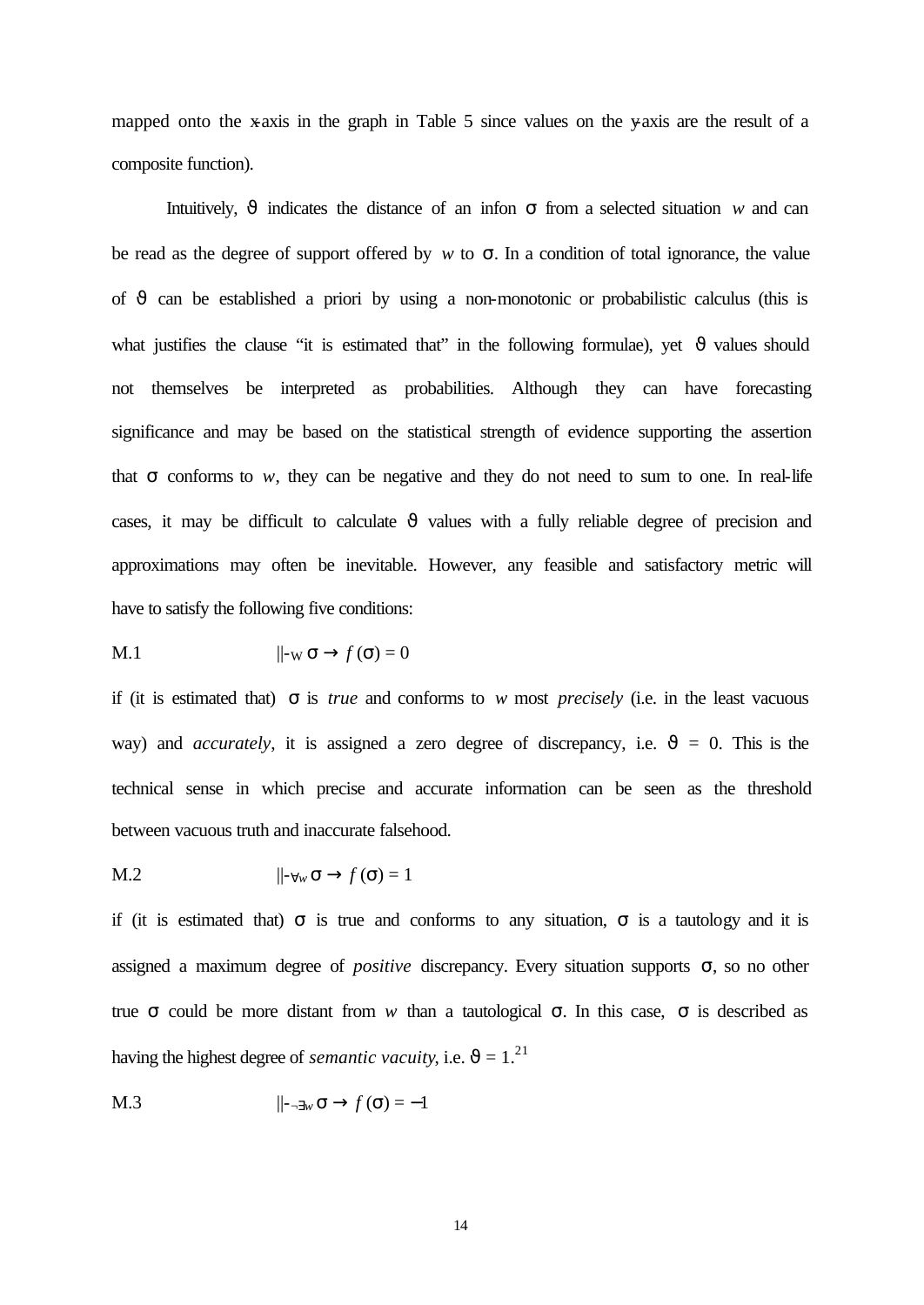if (it is estimated that)  $\sigma$  is false and conforms to no possible situation,  $\sigma$  is a contradiction and it is assigned a maximum degree of *negative* discrepancy. No possible situation supports σ, so no other false σ could be more distant from *w* than a contradictory σ. In this case, σ is described as having the highest degree of *semantic inaccuracy*,<sup>22</sup> i.e.  $\vartheta = -1$ .

$$
\mathbf{M.4} \qquad \qquad \|\mathbf{-w}_{-\theta}\,\boldsymbol{\sigma} \to (0 > f\,(\boldsymbol{\sigma}) > -1)
$$

if (it is estimated that)  $\sigma$  is contingently false, it is assigned a degree of discrepancy with a value less than 0 but greater than −1 (degrees of semantic inaccuracy).

$$
\mathsf{M.5} \qquad \qquad \|\mathsf{-w}_{+\theta}\,\sigma \to (0 < f\,(\sigma) < +1)
$$

if (it is estimated that)  $\sigma$  is contingently true but does not conform to *w* with the highest degree of precision, it is assigned a degree of discrepancy with a value greater than 0 but less than +1 (degrees of semantic vacuity).

According to M.1-M.5,  $\sigma_n$  in language L<sub>n</sub> is semantically equivalent to  $\sigma_m$  in language  $L_m$  if and only if  $\sigma_n$  and  $\sigma_m$  have the same absolute alethic value and a comparable Ldependent degree of discrepancy with respect to *w*.

The implementation of M.1-M.3 causes no great difficulties but, when one deals with models that are not easily formalisable, the behaviour of the function  $f(\sigma)$  in M.4-M.5 may become a matter of more conventional stipulations, which can grade  $\vartheta$  values according to their comparative degree of vacuity or inaccuracy, relative to a specific application. There may be various ways of developing this comparative analysis. Since the present task is to provide a general outline of a strongly semantic theory, in this article the analysis can be limited to a paradigmatic model, which any real-life application will try to approximate. Let us consider M.4 first, since it is simpler than M.5.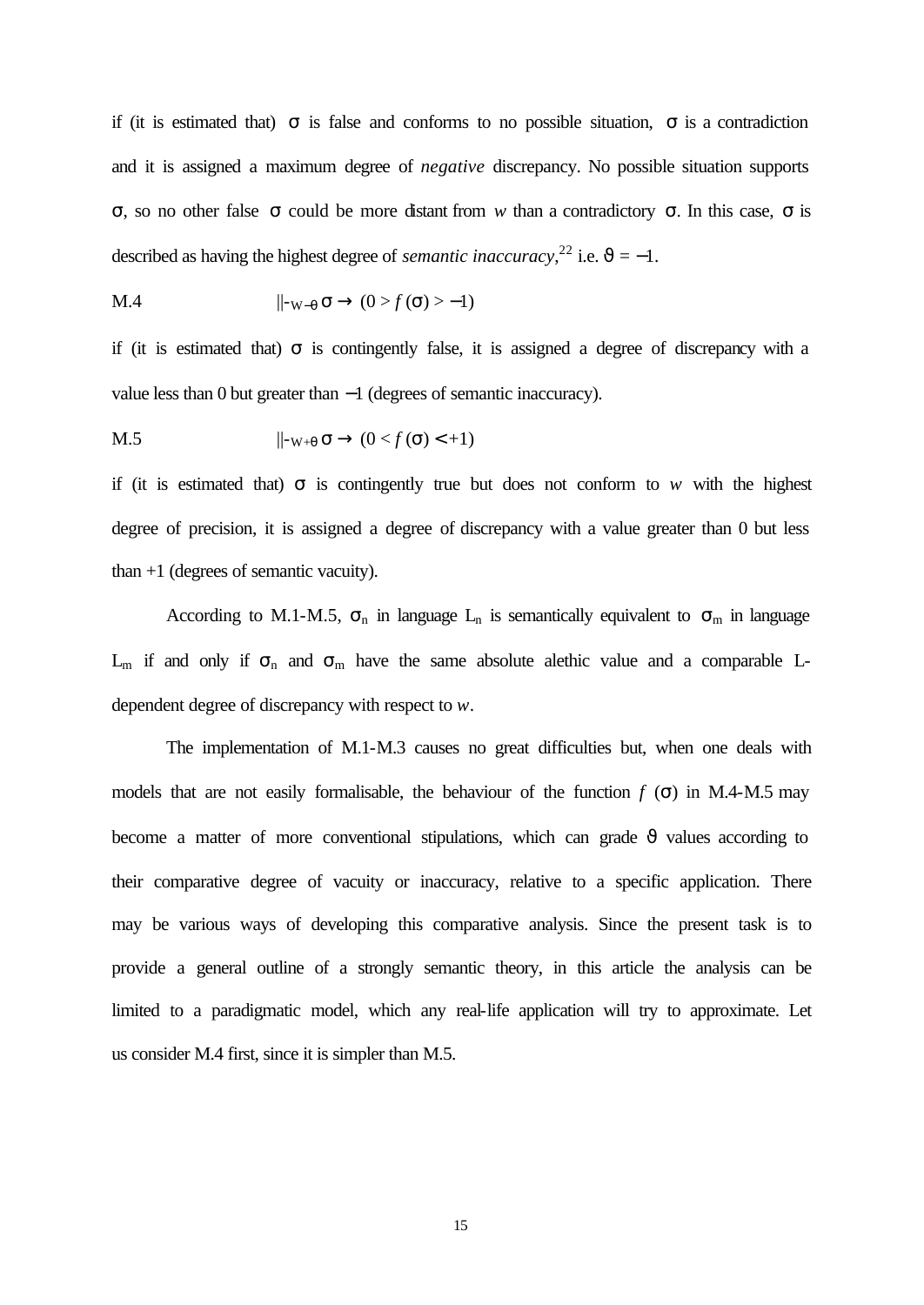According to M.4, the relative "amount of falsehood" in each contingently false  $\sigma$ indicates the *degree of inaccuracy* of σ with respect to *w*. This is then calculated as the ratio between the number of erroneous<sup>23</sup> atomic messages e in  $\sigma$  and its length:

$$
\text{Inac} \qquad \qquad -\vartheta(\sigma) = -e(\sigma)/l(\sigma)
$$

Inac allows us to partition  $\Sigma = s^l$  into *l* disjoint classes of inaccurate  $\sigma$  {Inac<sub>1</sub>, ..., Inac<sub>*l*</sub>}, and map each class to its corresponding degree of inaccuracy (see Table 3 for an application to the model E).

Consider now M.5. The *degree of vacuity* cannot refer to members of  $\Sigma$  immediately, but only to their logical transformations  $\sigma_i$  possessing a positive alethic value. Since each  $\sigma_i$ must be assumed to be true by definition, the analysis of e/*l* can no longer provide a clear measure of  $\vartheta(\sigma)$ . For example, both the set of complements or negations— $\Sigma^{n} = {\neg \sigma_1, \neg \sigma_2}$ , ..., ¬ $\sigma_{64}$ }—and the logically equivalent set of duals<sup>24</sup>—Σ<sup>△</sup> = { $\sigma_1$ <sup>△</sup>,  $\sigma_2$ <sup>△</sup>, ...,  $\sigma_{64}$ <sup>△</sup>}—of all strongly synthetic messages contain formulae with  $e = 0$  that would count as having the absolutely lowest degree of vacuity, i.e.  $\vartheta = 0$ , despite the obvious fact that, since they contain disjunctions, they would conform to a number of situations, including *w*, greater than one. Similar difficulties arise in the development of any analysis based on the ratio between the number of correct atomic messages in  $\sigma$  and its length. Is there any other reliable criterion to quantify  $\vartheta(\sigma)$ ?

Recall that a tautology has  $\vartheta = +1$  because it is consistent with every possible situation. In the case of the most weakly synthetic messages in E, i.e. members of the two sets  $\Sigma$ <sup>n</sup> and  $\Sigma$ <sup> $\Delta$ </sup>, each  $-\sigma$ <sub>i</sub> and  $\sigma$ <sub>i</sub><sup> $\Delta$ </sup> is inconsistent with only one state in W. This means that members of the two sets have the highest possible degree of positive discrepancy to *w*, short of being analytically true. The conclusion can be generalised to any set of not strongly synthetic messages  $\Sigma^x$ . We shall say that, when  $\sigma$  is contingently true but vacuous, its semantic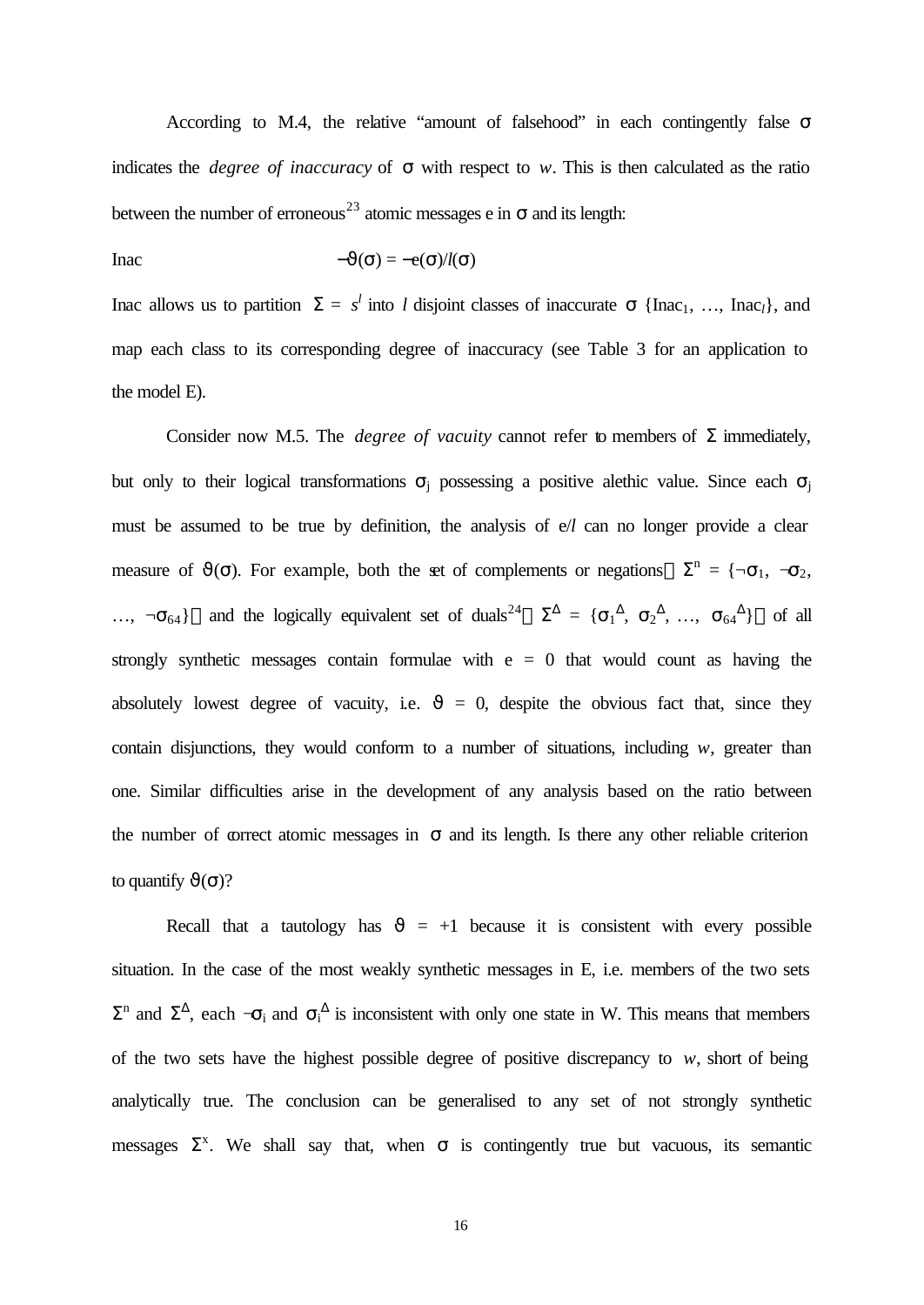distance from *w* can be calculated as a function of the number of situations, including *w* itself, with which  $\sigma$  is consistent:

Vac  $+\vartheta(\sigma) = n/s^l$ 

More precisely, the degree of semantic vacuity of  $\sigma$ , with respect to a situation *w*, is the ratio between the cardinality  $n$  of the set of all the situations in E, necessarily including  $w$ , that support  $\sigma$ , and the number s<sup>l</sup> of possible situations in E.

In Vac, *n* is a positive integer that satisfies the condition  $1 \leq n > s^l$ . The number of situations supporting  $\sigma \in \Sigma^x$  determine the specific value of *n*. Is there a systematic method for generating a "continuum" of progressively weaker synthetic messages in E whilst keeping *l* constant? A simple solution is provided by the introduction of semiduals.

Semiduals are duals in which only the connectives {∧, ∨} have been inverted but atomic messages have not been replaced by their complement, whilst parentheses can be introduced to avoid ambiguities. A message of length *l* contains *l*−1 connectives. We start with the assumption that all *l*−1 connectives are conjunctions, that is all messages are strongly synthetic. By replacing all conjunctions with *l*−1 disjunctions we obtain the set of most weakly synthetic messages in E, whose  $\vartheta = (s^l-1)/s^l$ . We can then proceed to replace *l*−2 conjunctions, *l*−3 conjunctions and so forth, until *l*−n disjunctions = 1. The set with *l*−n = 1 disjunction is the set of true, synthetic messages in E with the lowest number of supporting situations and hence the lowest  $\vartheta > 0$  in the model. In E, this means that we can construct five classes, whose members are true and consistent with, respectively, 63, 35, 15, 7, or 3 situations. These are the corresponding values of *n.*

Vac and the previous method of semantic weakening allow us to partition  $\Sigma$  into *l*−1 disjoint classes  $Vac = \{Vac_1...Vac_{l-1}\}\$ , and map each class to its corresponding degree of vacuity  $\vartheta$ . Note that the value of  $\vartheta$  for the class of most weakly synthetic messages in E is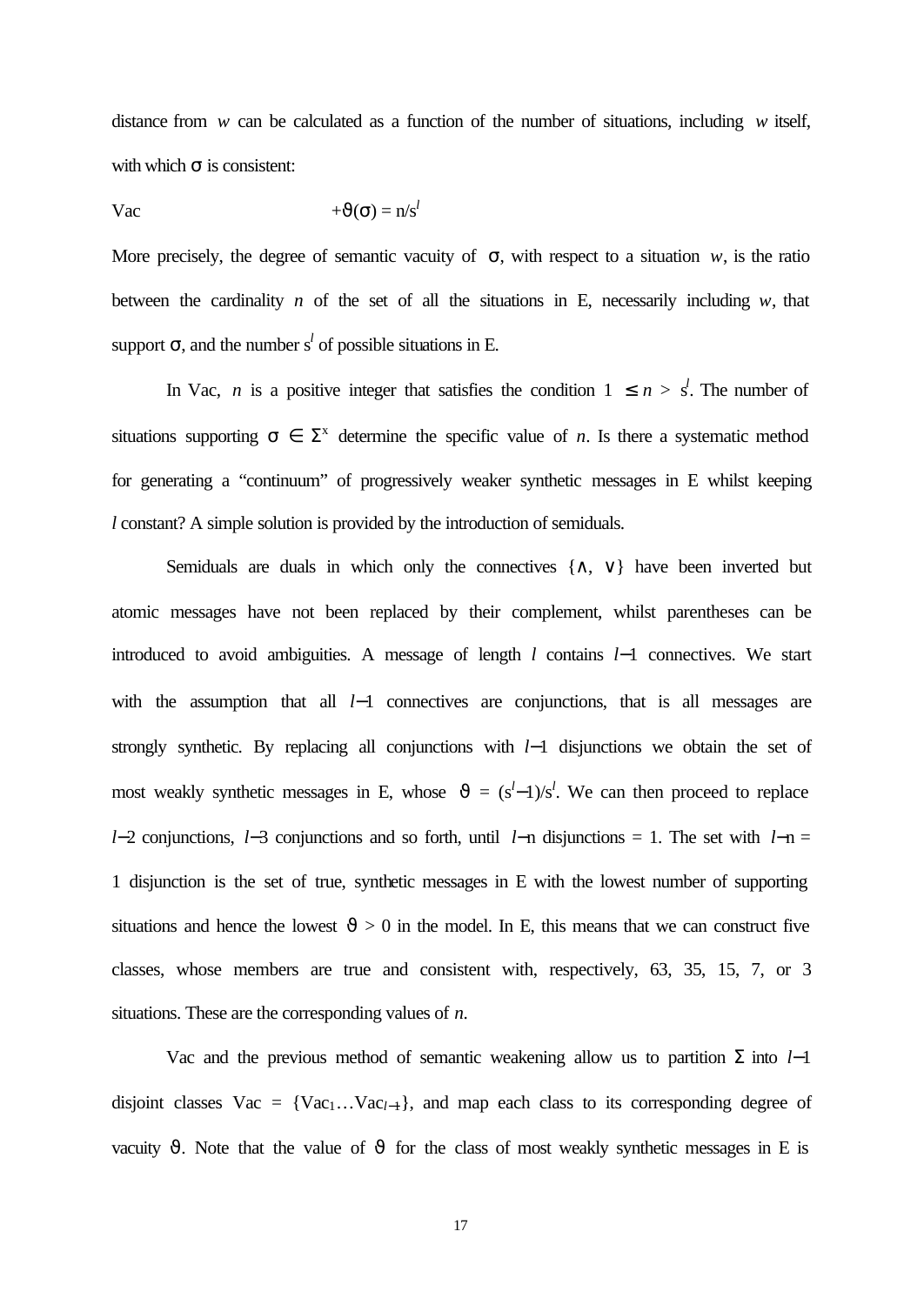always  $(s^l-1)/s^l$ , whilst the middle values are found according to the formula  $((s^l/2)-1)/s^l$ ,  $((s^{l}/2^{2})-1)/s^{l}$ , ...  $((s^{l}/2^{n})-1)/s^{l}$ , where  $(s^{l}/2^{n})-1=3$ , i.e. the smallest number of situations, including *w*, consistent with  $\sigma_i$  when  $\vartheta(\sigma_i) > 0$  (see Table 4 for an application to the model E).

# **6. Degrees of informativeness**

We are now ready to calculate the *degree of informativeness function* of σ. The complement of the squared value of  $\vartheta(\sigma)$  with respect to the maximum degree of informativeness provides an accurate measure of the informativeness of  $\sigma$  (see Table 5 for the graphics, 1 values are mapped onto the y-axis):

$$
U(\sigma) = 1 - \vartheta^2(\sigma)
$$

What are the motivations for DI? If possible, the equation should satisfy the following 6 constraints, derived from the five necessary conditions for a satisfactory metrics M.1-M.5:

E.1 
$$
(\vartheta(\sigma) = 0) \to (\iota(\sigma) = 1)
$$

E.1 follows immediately from M.1.

E.2 
$$
\int_a^b \mathbf{i}(\mathbf{s}) dx \text{ is a proper integral}
$$

E.2 follows from the fact that the function  $f(\sigma)$  is bounded on the interval [0, 1]. In the next section, we shall see that E.2 simplifies the calculation of the quantity of informative, vacuous or inaccurate content in σ.

E.3 
$$
(\vartheta(\sigma) = (+1 \vee -1)) \rightarrow (t(\sigma) = 0)
$$

E.3 follows immediately from M.2 and M.3.

$$
\text{E.4} \qquad \qquad ((0 < \vartheta(\sigma) < +1) \lor (0 > \vartheta(\sigma) > -1)) \to 0 < \iota(\sigma) > 1
$$

E.4 follows immediately from M.4 and M.5.

E.5 a small variation in  $\vartheta(\sigma)$  results in a substantial variation in  $\iota(\sigma)$ .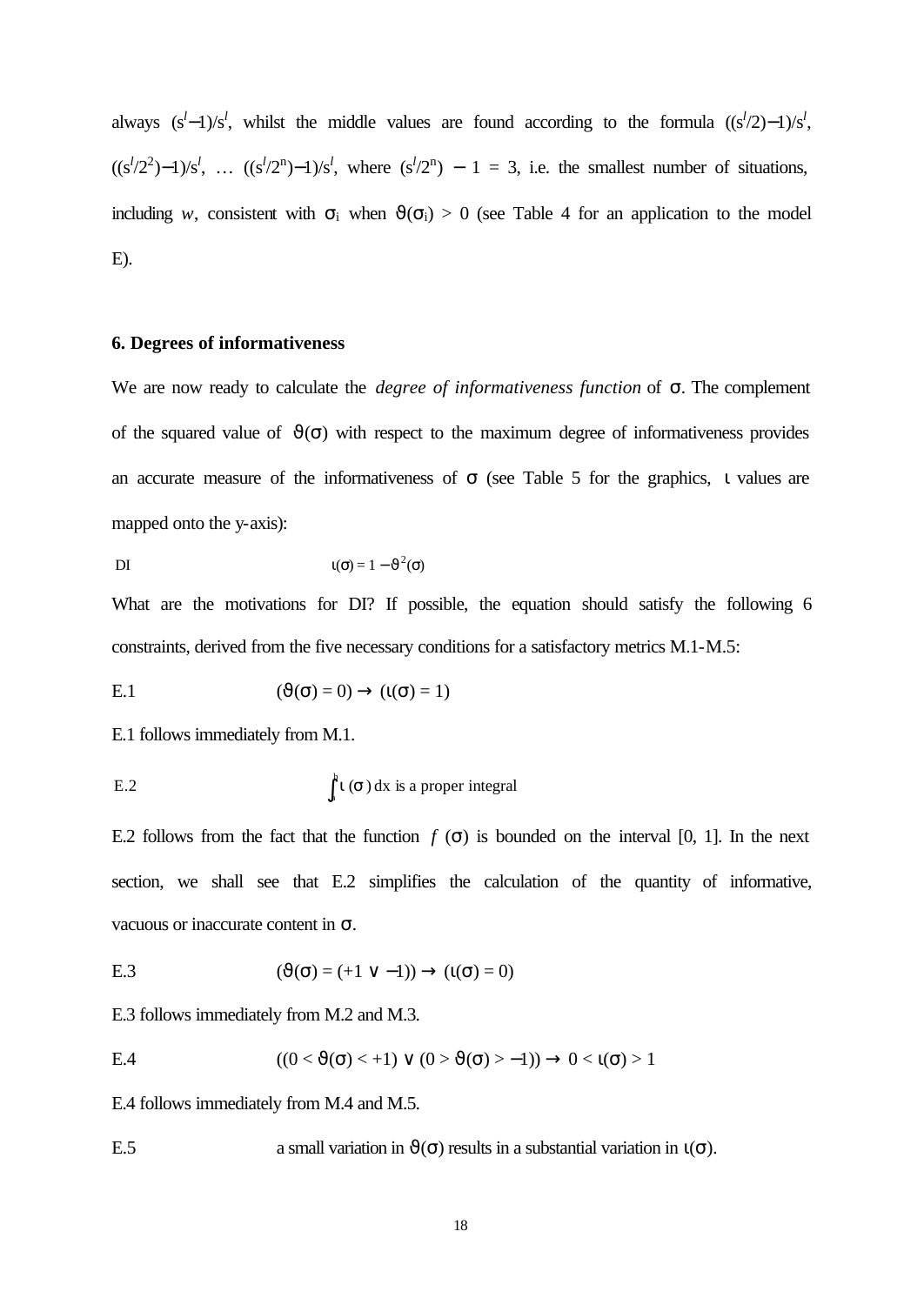E.5 is meant to satisfy the requirement according to which the lower  $\iota(\sigma)$  is, the smaller is the possible increase in the relative amount of vacuity or inaccuracy carried by  $\sigma$ . E.5 will become clearer in the next section, once the two concepts of quantity of vacuity and inaccuracy are introduced. Here, it is possible to rely on the intuitive view that, moving from a  $\sigma$  with  $\vartheta = 0$  towards a  $\sigma$  with either  $\vartheta = +1$  or  $\vartheta = -1$ , the first steps can be expected to bring a comparatively greater loss of informativeness (a greater increase in vacuity or inaccuracy) than the following ones. More generally, this means endorsing the view that an information system (a) is not brittle, like a classic logic system (the presence of an inconsistency in the former is not as destructive as in the latter), and (b) does not have a progressive degree of fault tolerance (in the case of examination assessment techniques or in the context of assessment of moral responsibility, for example, *ceteris paribus*, the errors are usually evaluated more and more severely, the second having a comparatively more negative impact than the first and so forth). It is rather described as having an "inverted" degree of fault tolerance: faults are decreasingly less impairing, the first being more damaging than the second and so forth (this holds true, for example, in the case of experiments error analysis, or in cases of assessment of moral trust and faithfulness).

# E.6 the *marginal information function* MI is a linear function.

E.6 is justified by the requirement that, a priori, all atomic messages ought to be assigned the same potential degree of informativeness and therefore, although E.5 indicates that the graph of the model has a variable gradient, the rate at which  $\iota(\sigma)$  changes with respect to change in  $\vartheta(\sigma)$  should be assumed to be uniform, continuous and linear.

DI satisfies E.1 by adopting the standard convention according to which the absolute maximum value  $\iota(\sigma) = +1$  occurs at  $\vartheta(\sigma) = 0$ , by analogy with the range of values of CONT( $\sigma$ ) and  $p(\sigma)$ . It satisfies E.2 by calculating the degree of informativeness of  $\sigma$  in terms of the complement of the value of  $\vartheta(\sigma)$ , not its reciprocal. We saw in section 3 that this solution has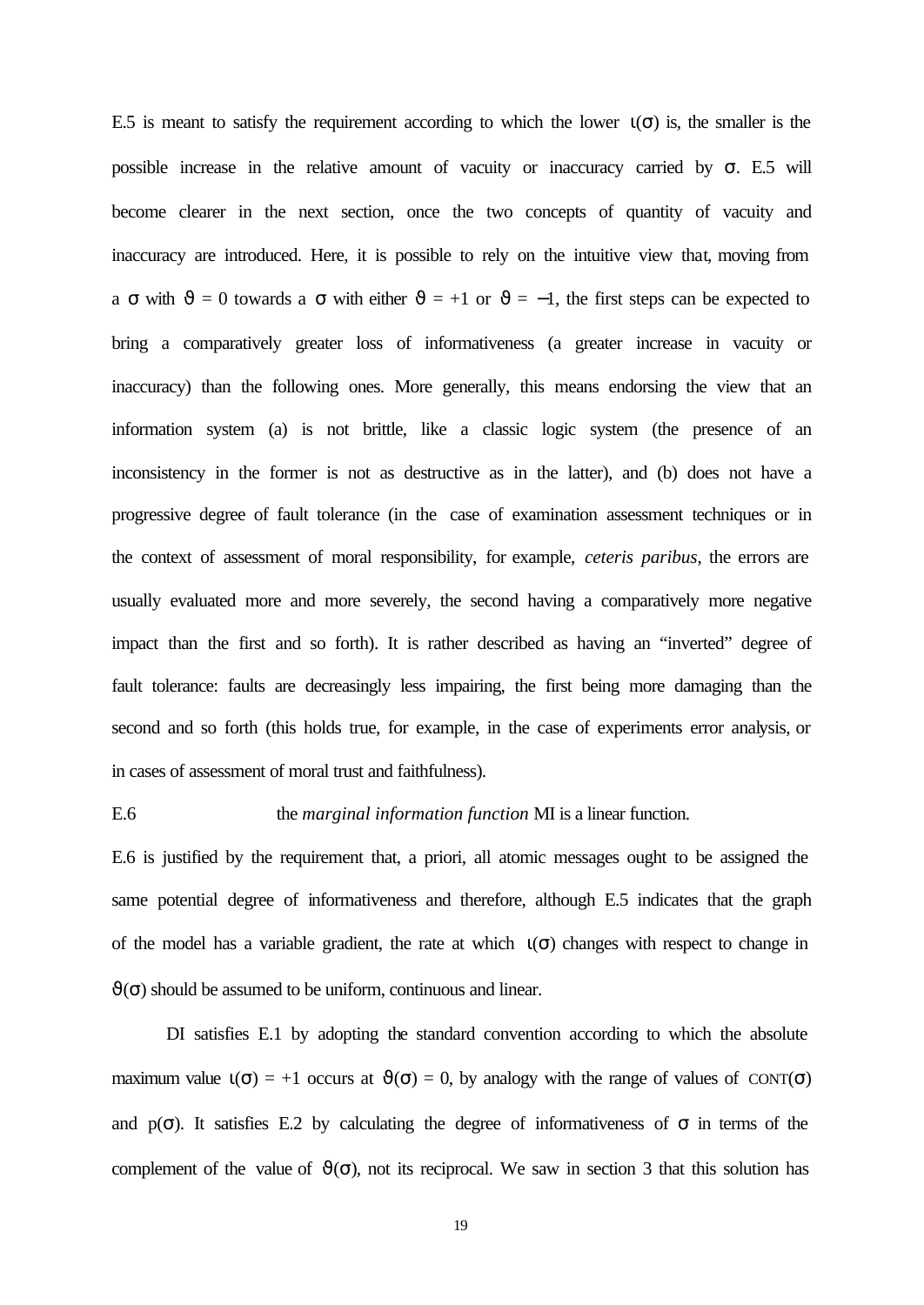the further advantages of being mathematically simpler and in agreement with TWSI's approach. Finally, DI satisfies E.3-E.6 by referring to the *squared* value of  $\vartheta(\sigma)$ . From DI, the derivative of  $\iota(\sigma)$  is:

$$
u'(\sigma) = d/dx \ 1 - \vartheta^2(\sigma) = -2\vartheta(\sigma)
$$

MI means that the total degree of informativeness of  $\sigma$  changes at a rate of  $-2\vartheta$ . The squared value of  $\vartheta$  makes the function continuous and differentiable and provides the most satisfactory solution to model  $DI^{25}$ 

## **7. Quantities of vacuity and semantic information**

Now that it is possible to calculate the *degree* of informativeness of σ, the next step is to calculate on its basis the relative *quantity* of semantic information in σ. To this purpose, the absolute maximum quantity of information MQI and its unity must first be defined.

The value of MQI is inferred from DI, by calculating the definite integral of the function  $\iota(\sigma)$  on the interval [0, 1]:

(MQI) 
$$
\int_0^1 \tau(\sigma) dx = Log_2 \frac{2}{3} = Log_2 2 - Log_2 3 = 1 bit - 1 trit = 1 shift
$$

The term *sbit* (*semantic bit*) indicates the unit of semantic information in TSSI. One sbit corresponds to the maximum quantity of semantic information, concerning the fixed situation *w*, that can be conveyed by an infon  $\sigma$  with  $\vartheta = 0$ . It is linearly equivalent to Log<sub>2</sub> 2/3.<sup>26</sup>

 $\vartheta^*(\sigma)$ , the quantity of vacuous information in  $\sigma$ , can now be obtained from [MQI] by calculating the ratio between the definite integral of the function  $\iota(\sigma)$  on the interval [0,  $\vartheta$ ] and 1 sbit:

$$
QV \t J^*(s) = \frac{\int_0^J i(s) \, dx}{1 \, sbit}
$$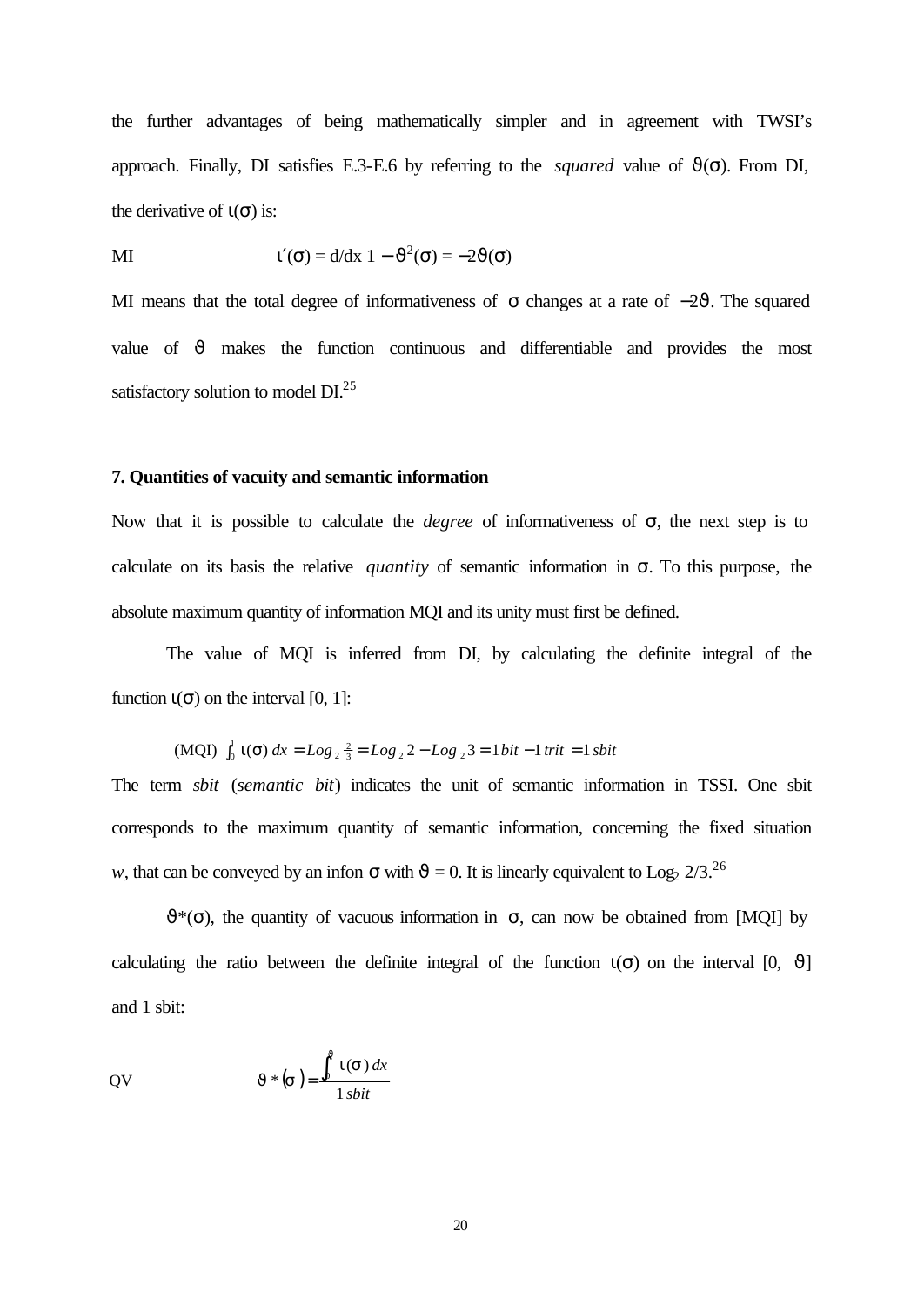Finally, the quantity of semantic information in  $\sigma$ ,  $\iota^*(\sigma)$ , can be obtained from QV, by calculating the complement of  $\vartheta^*$  with respect to 1 sbit:

$$
l^*(\sigma) = 1 \text{ sbit} - \vartheta^*(\sigma)
$$

As required by the model constraints, when  $\vartheta(\sigma) = 0$ , it follows that  $\vartheta^*(\sigma) = 0$  and  $\iota^*(\sigma) = 1$ sbit ( $\sigma$  is a fully accurate, precise and contingent truth), and when  $\vartheta(\sigma) = 1$ , it follows that  $\vartheta^*(\sigma) = 1$  sbit and  $\iota^*(\sigma) = 0$  ( $\sigma$  is a tautology). Note that, following OI, the quantity of informative content in  $\sigma$  is established by reference to its truth-oriented properties and is not immediately identified with all information that is nomically or analytically nested in  $\sigma$ , as in Dretske [1981], yet the two approaches are perfectly compatible.

# **8. The solution of the Bar-Hillel-Carnap Paradox**

We are now in a position to evaluate TSSI's solution of BCP. Suppose a deflationary argument is offered, phrased as follows. BCP owes its apparently counterintuitive nature to a conceptual confusion between  $CONT(\sigma)$  in 1 and  $\iota^*(\sigma)$  in QI. Once the two concepts are distinguished with sufficient clarity, the alleged paradox vanishes. On the one hand,  $CONT(\sigma)$ refers to the *quantity of semantic information* that can be attributed to σ a priori, on the basis of its probability distributions and independently of the state in which the system under analysis actually is (context of total ignorance). On the other hand,  $\iota^*(\sigma)$  refers to the *quantity of semantic information* that can be attributed to σ still a priori but in a context which is presupposed to be of "localised omniscience" in the game-theoretical sense of perfect and complete information about the system, on the basis of  $\sigma$ ' alethic value and its degree of discrepancy, relative to a fixed state *w* of the system under analysis. So R.1 and R.2 really embody two different and hence compatible explications of the pre-theoretical idea of "quantity of semantic information": R.1 refers to the relation between CONT( $\sigma$ ) and  $p(\sigma)$ ,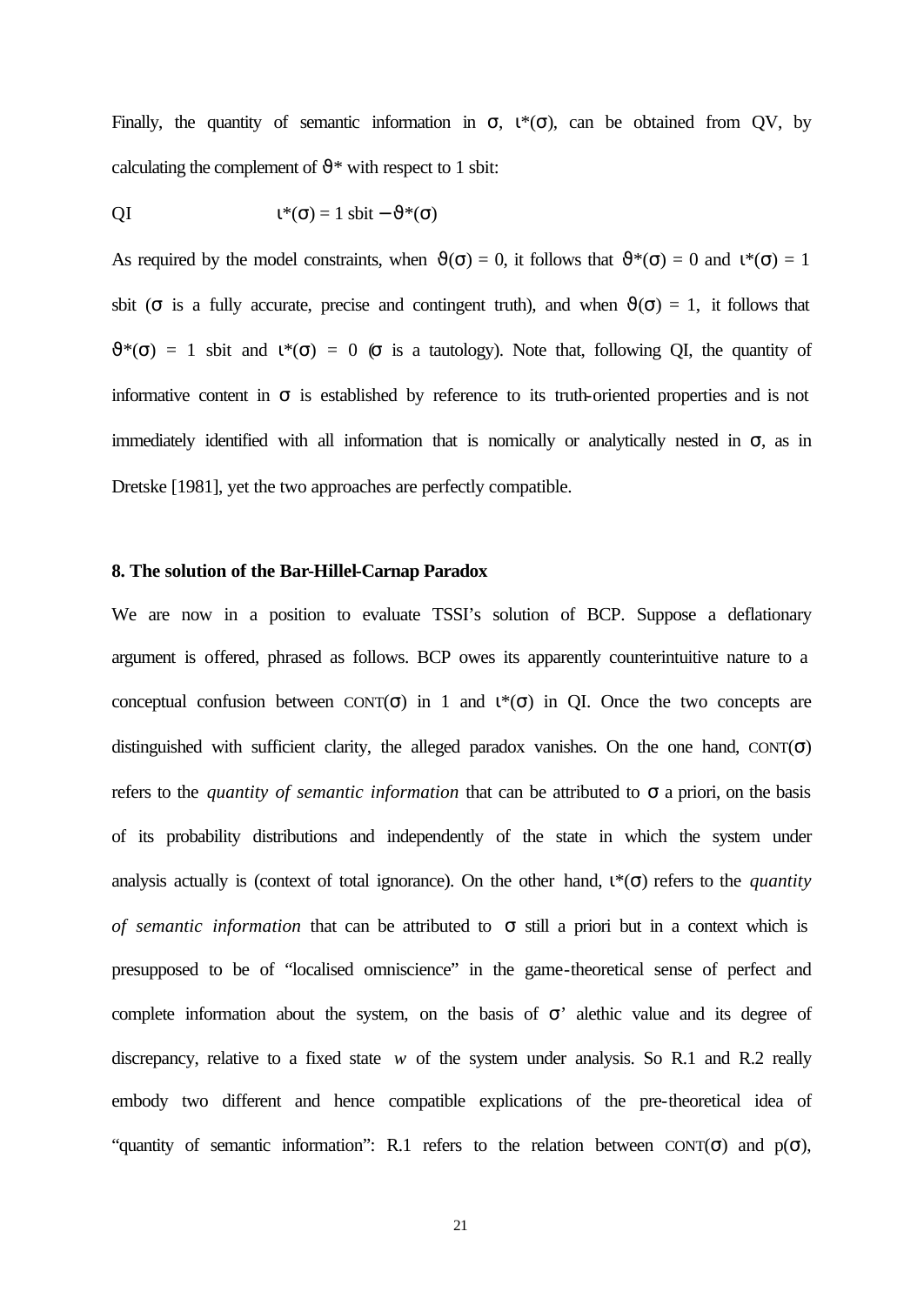whereas R.2 refers to the relation between  $\iota^*(\sigma)$  and  $\iota(\sigma)$ . Since the two requisita are not really in conflict, there is no paradox to be solved.

Unfortunately, the conclusion cannot be granted. The previous analysis has shown that CONT( $\sigma$ )  $\neq$  1<sup>\*</sup>( $\sigma$ ), but this inequality is insufficient to explain the counterintuitive definition of the former in TWSI. What does follow from the deflationary argument is that the paradox can no longer be satisfactorily explicated merely in terms of a semantic conflict between R.1 and R.2. But the counterintuitive nature of  $CONT(\sigma)$  is actually increased by the fact that it is now obvious that  $CONT(\sigma)$  does not provide an indication of the amount of *informativeness* of σ. What does CONT(σ) really purport to indicate then? Despite the fact that CONT( $\sigma$ )  $\neq$  1<sup>\*</sup>( $\sigma$ ), there is a clear conceptual connection between the two measures: they both attempt to provide, from different perspectives, a quantitative evaluation of the "informationrichness" of  $\sigma$ . This is why it is difficult to reconcile CONT( $\sigma$ ) with a sound understanding of what the quantity of semantic information conveyed by  $\sigma$  is, without any further proviso. There is no uncontroversial sense in which a contradiction or a lie can be richer in information than a true proposition, and actually TSSI shows in what sense exactly the opposite can be proved. Abandoning  $CONT(\sigma)$  as a useless notion, marred by paradoxical implications, would be too hasty. Transforming it into a mere definitional convention or adopting *ad hoc* solutions, though viable alternatives, would not only be in conflict with Carnap's and Bar-Hillel's original interpretation of their semantic theory, but would also make it substantially less interesting. Given the usefulness of TWSI,  $CONT(\sigma)$  should probably be salvaged, if possible. In TWSI,  $CONT(\sigma)$  is meant to indicate nothing less than the quantity of semantic information carried or conveyed by  $\sigma_m$ , which may be greater than the quantity of semantic information carried or conveyed by  $\sigma_n$  (Bar-Hillel [1964], 222 and 299). It is exactly the unqualified boldness of this general claim that is in need of a more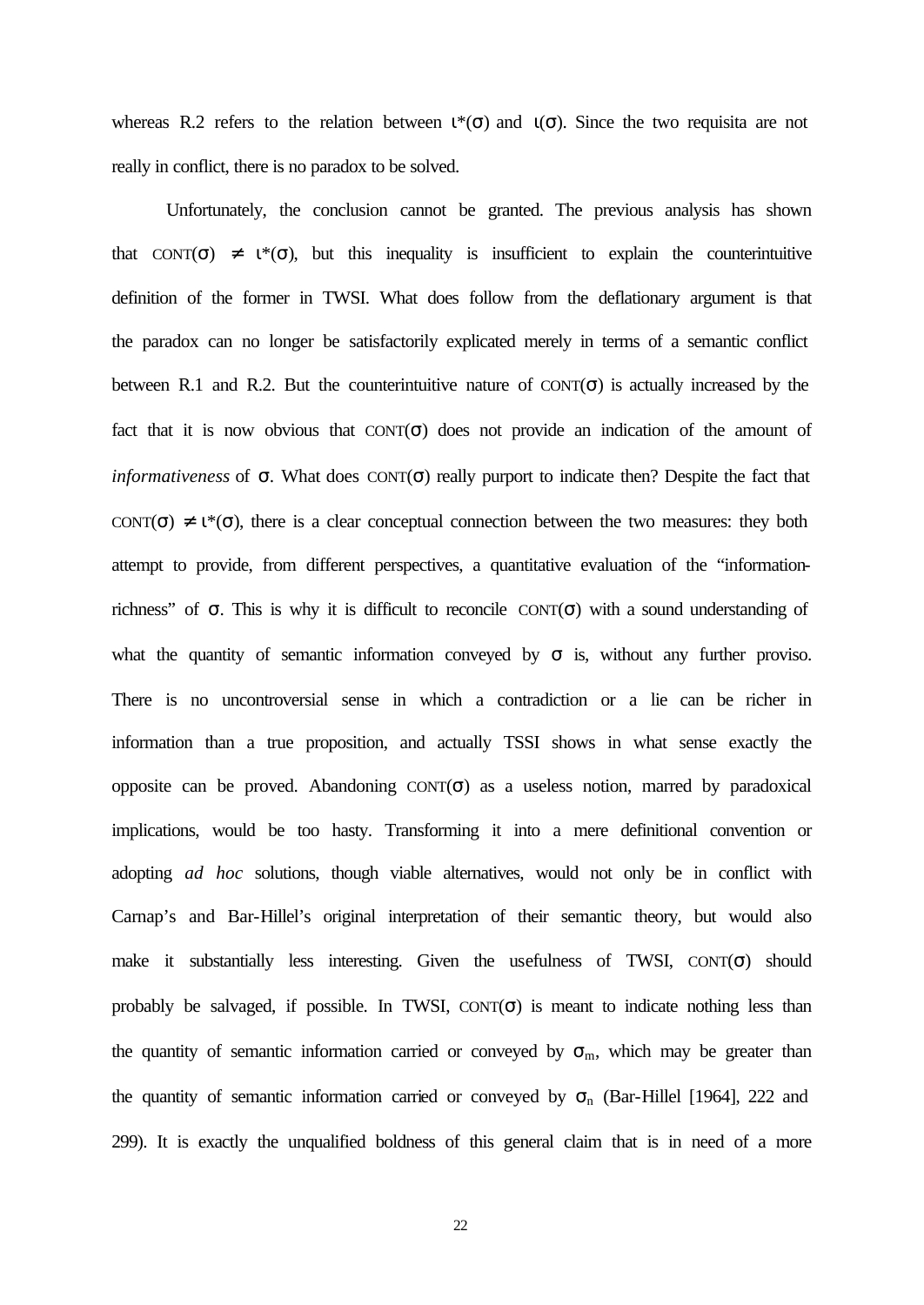circumspect formulation. In order to avoid BCP, two modifications in the understanding of CONT( $\sigma$ ) are in order: a clarification of what CONT( $\sigma$ ) is really a measure of, and a constraint on its applicability.

First, CONT(σ) does not indicate the quantity of *semantic information* but, more precisely, the quantity of *data* in σ. By concentrating on the degree of systemic consistency and then the logical probability of sets of infons, CONT(σ) deals only with *completely uninterpreted information*, that is data, which are not carried by, but actually constitute  $\sigma$ , as syntactically well-formed combinations of interpretable signs or signals. Therefore, between TWSI and TSSI, it is the latter that, working on *alethically-interpreted data*, comes closer to providing a quantitative indication of the information-richness or poverty of  $\sigma$ . The former evaluates the information-richness of messages only insofar as their implementation is logically possible.

Secondly, because TWSI does not deal with semantic information but only with data and their possible combinations a priori, the general equation CONT( $\sigma$ ) = 1 – p( $\sigma$ ) in R.1 cannot be assumed to have a precise value independently of its frame of reference. This means that the equation is really meaningful only once it is properly constrained by the following three systemic conditions:

S.1) unambiguous individuation and explicit description of the data system (in our model a universe consisting of 3 constants, each qualifiable by two properties, affirmed or negated);

S.2) generation of a fully normalised description of the data system, as the set of all the mutually exclusive messages necessary and sufficient to describe in full all the possible states in which the data system can be;

S.3) attribution of a probability p to each state-description  $\sigma_i$  either in terms of uniform distribution, or according to any bias for which there may be evidence in the system—such that the following two standard conditions are satisfied: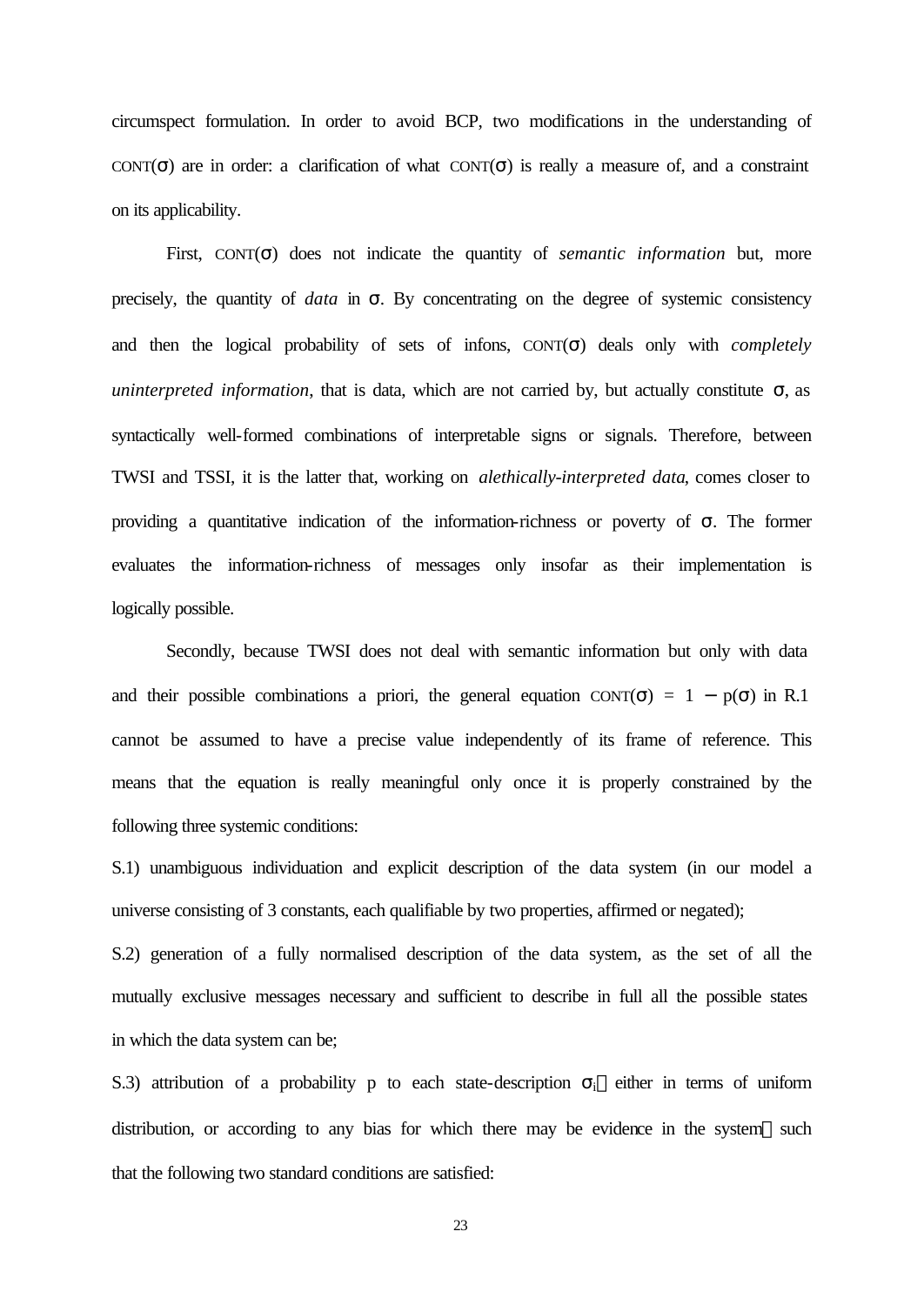$$
0 < p(\mathbf{S}_i) < 1, \text{for all } i
$$
\n
$$
\sum_{i=p}^{n} p(\mathbf{S}_i) = 1
$$

It is only at this point that a precise meaning can be attached to  $CONT(\sigma)$ . The complement of the value of  $p(\sigma)$  with respect to the maximum degree of probability can be used to indicate the quantity of data in  $\sigma$  only because of the connection between S.1 and S.2, whilst p can only be assigned a value in the open interval (0,1) because of S.3. It is not that we are unable to analyse the probability of  $\sigma$  absolutely, but rather that the latter is inappropriate for the task in question. The probability of  $\sigma$  can be correctly interpreted as a measure of the quantity of interpretable data in σ only when σ is completely *uninterpreted* and *implementable*, that is only when we are dealing with syntactically well-formed strings of symbols or signals which are not already known to be either necessarily true or false a priori. These constraints make it possible to couple<sup>27</sup> probability of  $\sigma$  and quantity of data in  $\sigma$  sufficiently tightly that the former can provide a reliable indication of the latter. Outside these constraints, the two measures may not be significantly related or even lead to paradoxical conclusions, as BCP shows.

The two modifications in the interpretation of  $CONT(\sigma)$  lead to a re-assessment of the meaning of the standard view concerning the relation between the information-richness of  $\sigma$ and its likelihood. To develop a clear understanding of semantic information we need to move from likelihood (TWSI) to lkeness (TSSI), as it were. When we say that the less likely σ is the more informative it may be assumed to be, unless we are making some psychologistic remark about the subjective expectations of a user, we are referring to the higher or lower degree of discrepancy of σ with respect to one or more *w*. The less vacuous σ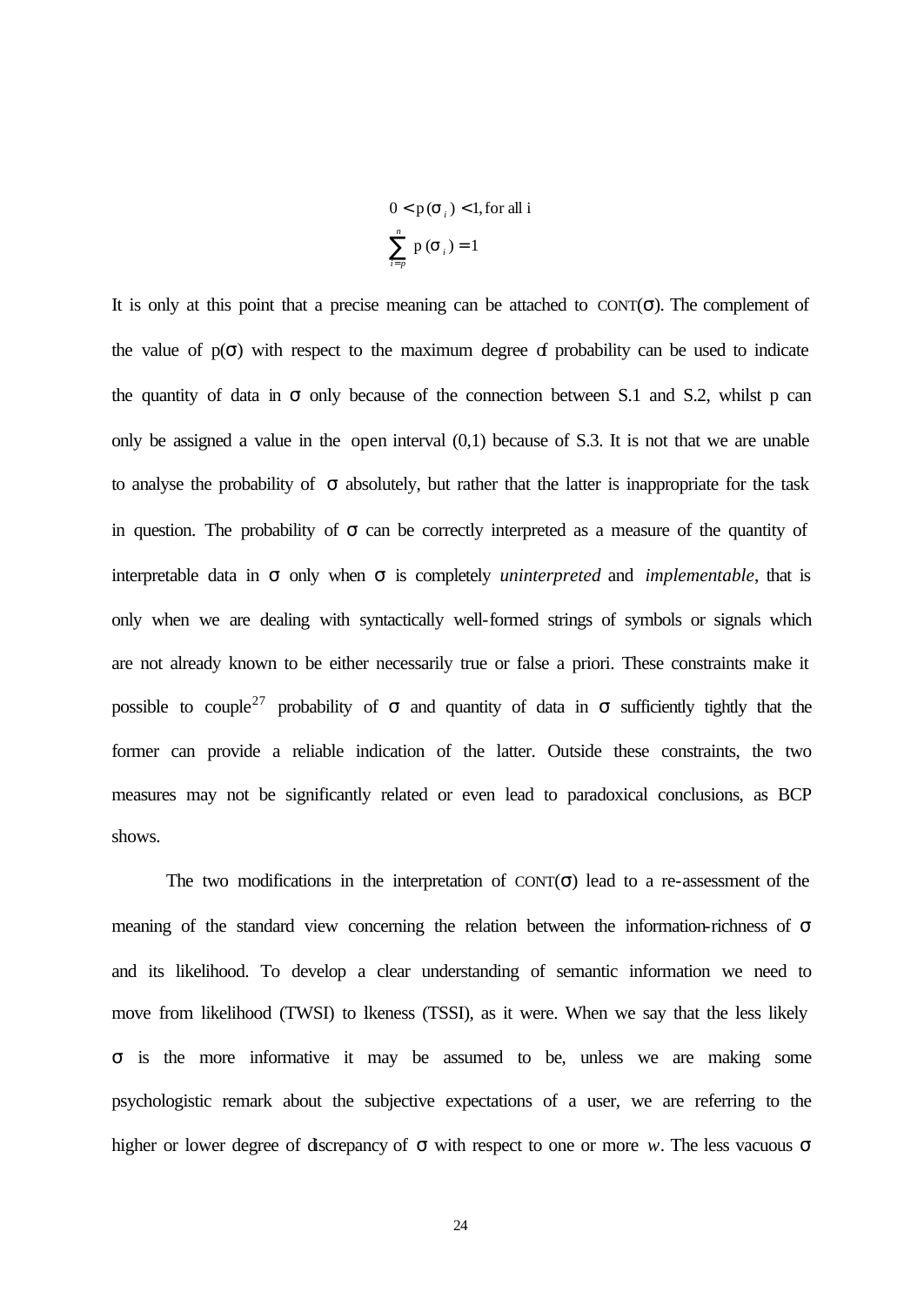is the fewer possible worlds support it, and the more informative  $\sigma$  becomes with respect to the fixed *w* that acts as a benchmark. Of course, this direct relation can also be analysed in terms of probability, since the latter can provide an interpretation for the concept of vacuity. But the two concepts do not overlap and they diverge when the  $\sigma$  in question is no longer uninterpreted. Information is an actual possibility that is inconsistent with at least one but not all other possibilities. A contradiction is not information-rich because it is not a possibility, and a tautology is not information-rich because it does not exclude any possibility. In TSSI, they are both limit instances of "uninformation" (lack of both positive information and negative misinformation).<sup>28</sup>

## **9. Conclusion: summary of results and future developments**

In this paper, a quantitative theory of strongly semantic information (TSSI) has been shown to be possible on the basis of a calculus based on truth-values and degrees of discrepancies with respect to a given situation, rather than probability distributions. The main hypothesis supported has been that semantic information encapsulates truth, and hence that false information fails to qualify as information at all. The expression "false information" is to be equated to expressions such as "false policeman" (not a policeman at all) or "false passage" (not a passage at all), not to "false leg" (still a leg, though artificial). The main result of the development of TSSI has been the solution of the semantic paradox affecting the classic quantitative theory of semantic information, according to which a contradiction contains the highest quantity of information. In the course of the analysis, the paper has provided a review of the requirements for any quantitative theory of semantic information, of the criteria of semantic information equivalence, of the concepts of degrees of strongly (i.e. truth-based) semantic inaccuracy, vacuity and informativeness; and of the concepts of quantities of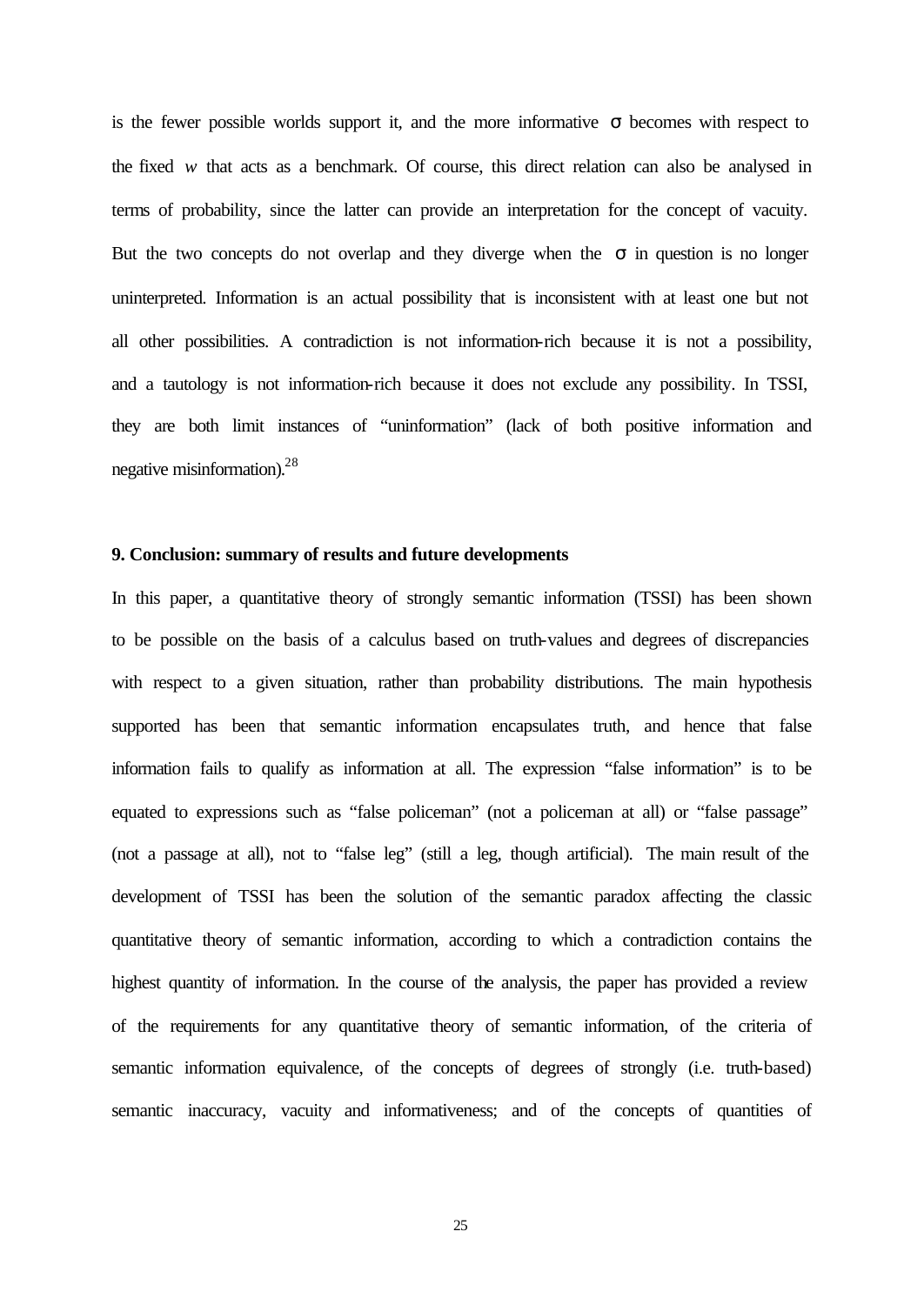strongly semantic vacuity and information. Three results of conceptual interest, based on TSSI, which have been left to a second stage of the research are:

1) the extension of the quantitative analysis to the semantic concepts of quantity of misinformation (ordinarily called "false information") and degree of disinformation, as foreshadowed in D.3;

2) the generalisation of the results, obtained by TSSI in connection with the formal logical setting represented by the finite model system E, to the more general context represented by (regions of) the infosphere, where the latter is understood as the universal system of information and is modelled by means of *Formal Methods*<sup>29</sup> (popular model-based formalisms consistent with the present treatment are given by the specifications languages *Z* and *VDM*, see Woodcock and Davies [1996] and Jones [1986]); and

3) the analysis of the standard definition of knowledge as true justified belief, in light of a "continuum" hypothesis that knowledge encapsulates truth because it encapsulates semantic information.<sup>30</sup>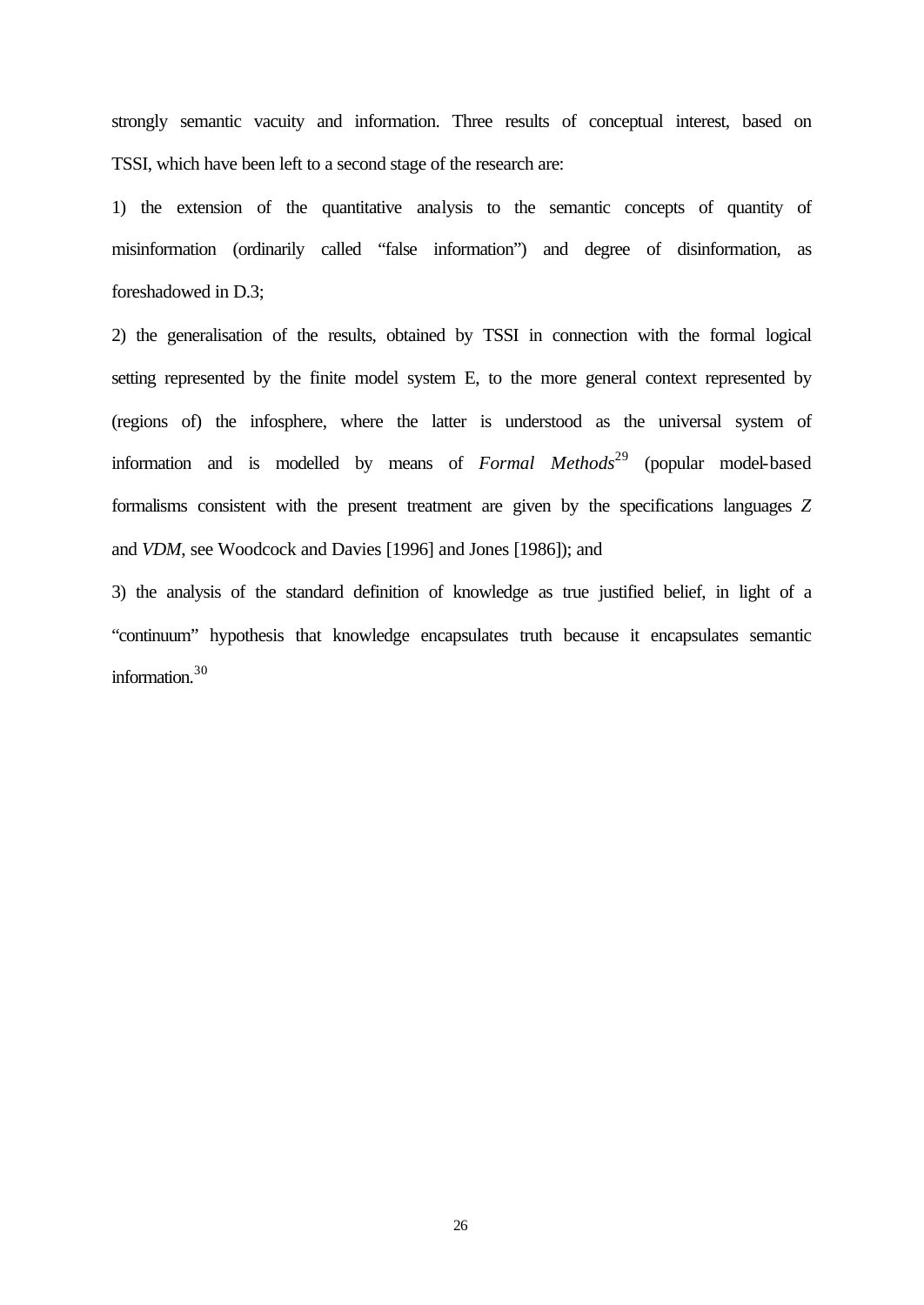# **References**

Aisbett J. and Gibbon G. 1999, "A practical measure of the information in a logical theory", *Journal of Experimental and Theoretical Artificial Intelligence* (11.2), pp. 201-218.

Bar-Hillel Y. 1964, *Language and Information* (Reading, Mass.; London: Addison-Wesley).

- Bar-Hillel Y. and Carnap R. 1953, "An Outline of a Theory of Semantic Information", rep. in Bar-Hillel [1964], pp. 221-274, page references are to this edition.
- Barwise J. and Perry J. 1983, *Situations and Attitudes* (Cambridge, Ma.: MIT Press).

Cherrry C. 1978, *On Human Communication* 3rd ed. (Cambridge, Ma: MIT Press).

Devlin K. 1991, *Logic and Information* (Cambridge: Cambridge University Press).

Dretske F. 1981, *Knowledge and the Flow of Information* (Cambridge, Ma: MIT Press, rep. Stanford: CSLI, 1999).

Floridi L. 1999, *Philosophy and Computing* (London – New York: Routledge).

Grice P. 1989, *Studies in the Way of Words* (Cambridge, Mass.: Harvard University Press).

- Hanson W. H. 1980, "First-Degree Entailments and Information", *Notre Dame Journal of Formal Logic* (21.4), 659-671.
- Heck A. and Murtagh F. (eds.) 1993, *Intelligent Information Retrieval: the Case of Astronomy and Related Space Sciences* (Dordrecht - London: Kluwer Academic).

Hintikka J. and Suppes P. (eds.) 1970, *Information and Inference* (Dordrecht: Riedel).

- Hockett C. F. 1952, "An Approach to the Quantification of Semantic Noise", *Philosophy of Science* (19.4), pp. 257-260.
- Jamison D. 1970, "Bayesian Information Usage", in Hintikka and Suppes [1970], pp. 28-57.
- Jeffrey, R. C. 1990, *The Logic of Decision*, 2nd ed. (Chicago: University of Chicago Press).
- Jones C. B. 1986, *Systematic Software Development Using VDM* (London: Prentice-Hall International).

Kemeny J. 1953, "A logical measure function" *Journal of Symbolic Logic* (18), pp. 289-308.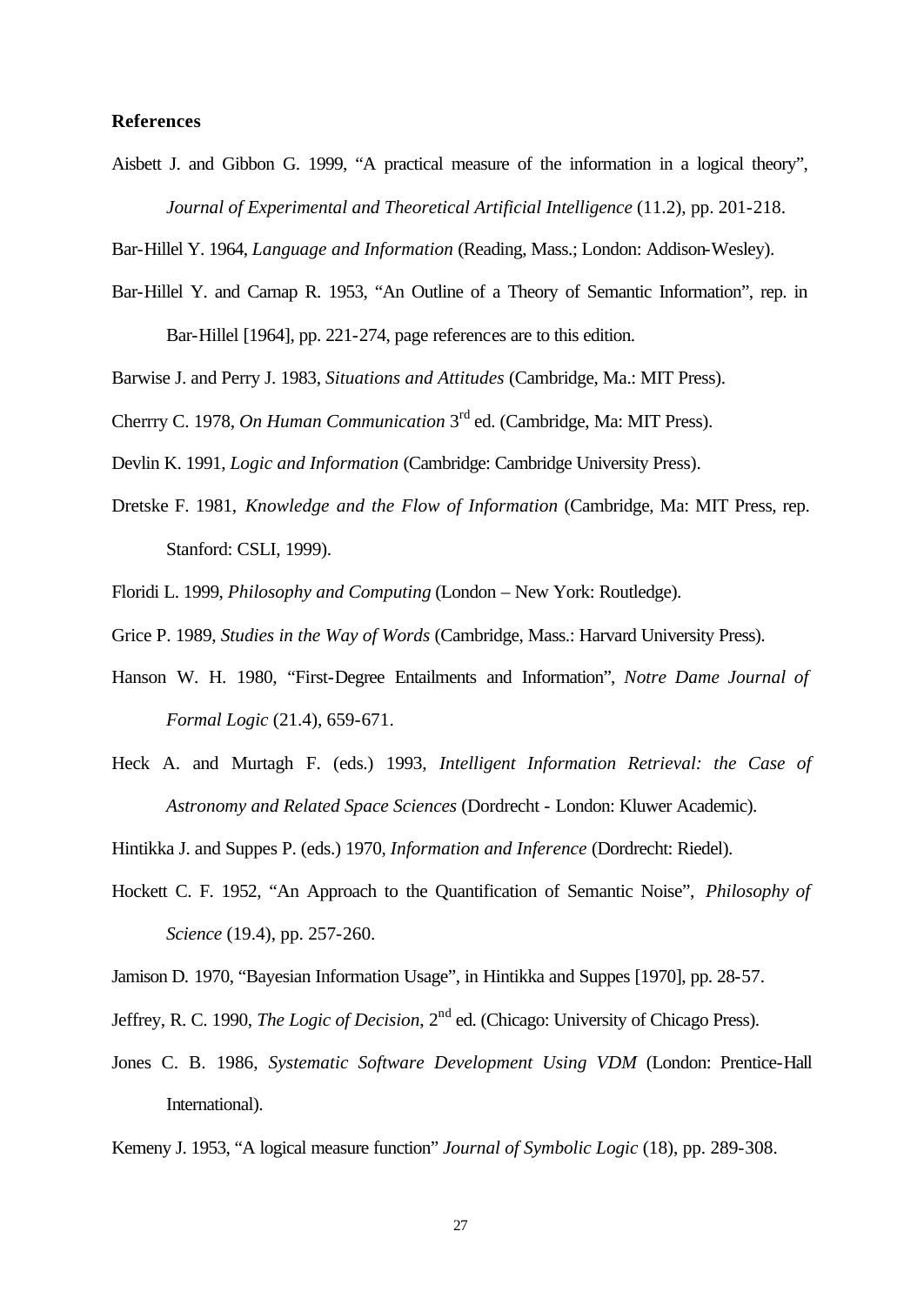Levi I. 1967, "Information and Inference", *Synthese* (17), pp. 369-391.

- Lozinskii E. 1994, "Information and evidence in logic systems", *Journal of Experimental and Theoretical Artificial Intelligence* (6), pp. 163-193.
- Mingers J. 1997, "The Nature of Information and its Relationship to Meaning" in Winder [1997], pp. 73-84.
- Popper K. R. 1935, *Logik der Forschung* (Vienna: Springer) trans. *The Logic of Scientific Discovery* (London: Hutchinson, 1959).

Popper K. R. 1962, *Conjectures and Refutations* (London: Routledge).

Reza F. M. 1994, *An Introduction to Information Theory* (New York: Dover, orig. 1961).

Shannon C. E. 1948, "A Mathematical Theory of Communication", *Bell System Tech. J.* (27), pp. 379-423, 623-656.

Shannon C. E. 1993, *Collected Papers* (Los Alamos, Ca: IEEE Computer Society Press).

- Shannon C. E. and Weaver W. 1949, *The Mathematical Theory of Communication* (Urbana, Ill.: University of Illinois Press).
- Smokler H. 1966, "Informational Content: A Problem of Definition", *The Journal of Philosophy* (63.8), pp. 201-211.

Sneed D. J. 1967, "Entropy, Information and Decision", *Synthese* (17), pp. 392-407.

Sorensen R. 1988, *Blindspots* (Oxford: Clarendon Press).

- Szaniawski K. 1967, "The Value of Perfect Information", *Synthese* (17), pp. 408-424, now in Szaniawski [1998].
- Szaniawski K. 1974, "Two Concepts of Information", *Theory and Decision* (5), pp. 9-21, now in Szaniawski [1998].

Szaniawski K. 1984, "On Defining Information", now in Szaniawski [1998].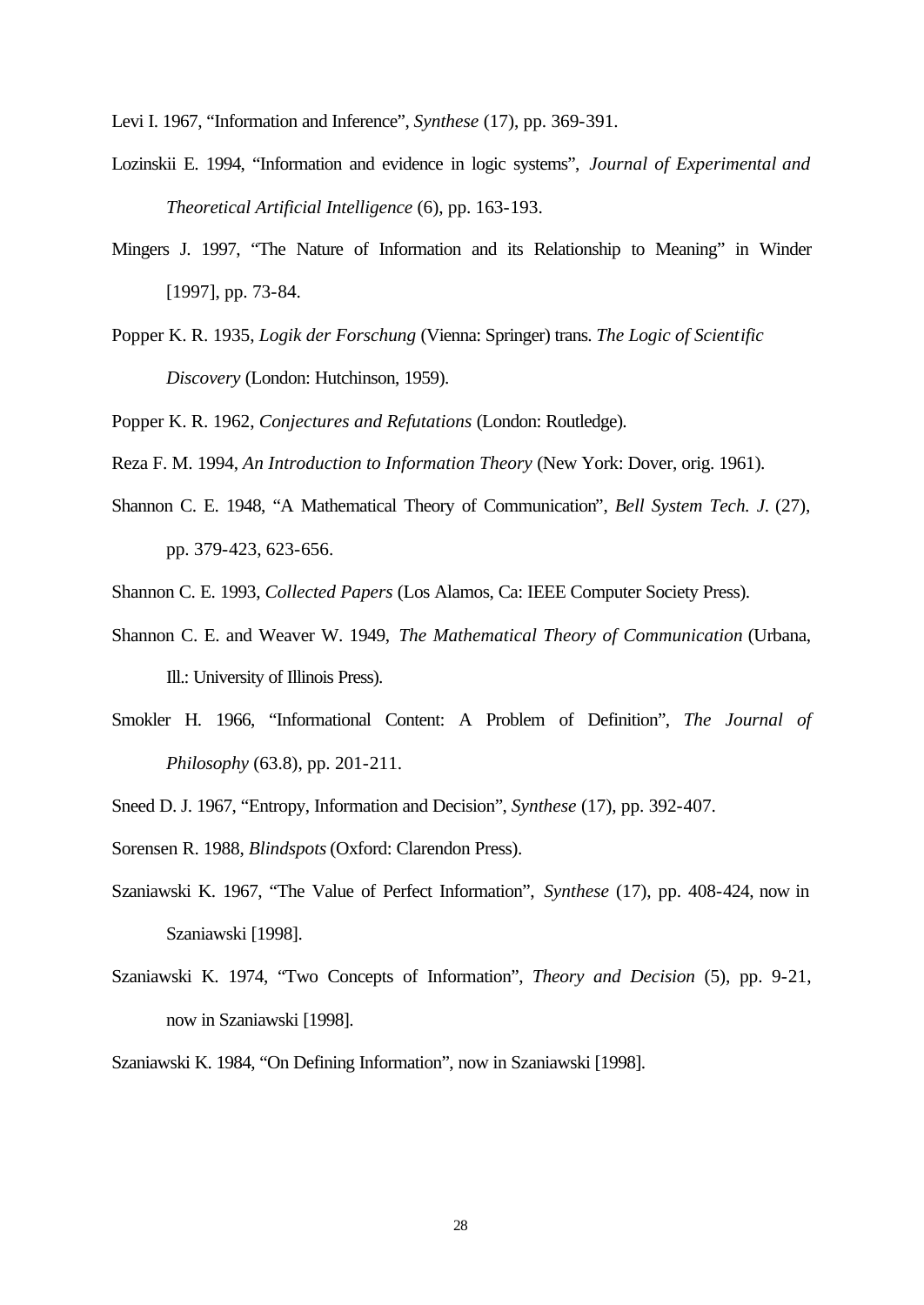- Szaniawski K. 1998, *On Science, Inference, Information and Decision Making, Selected Essays in the Philosophy of Science*, ed. by A. Chmielewski and J. Wolenski (Dordrecht: Kluwer).
- Taylor J. R. 1997, *An Introduction to Error Analysis: The Study of Uncertainty in Physical Measurements*, 2<sup>nd</sup> ed. (Mill Valley, CA: University Science Books).
- Taylor K. A. 1987, "Belief, Information and Semantic Content: A Naturalist's Lament", *Synthese* (71), pp. 97-124.
- Van der Lubbe J. C. A. 1997, *Information Theory* (Cambridge: Cambridge U.P., orig. 1988).
- Williamson T. 1994, *Vagueness* (London: Routledge).
- Winder R. L., Probert S. K. and Beeson I. A. 1997, *Philosophical Aspects of Information Systems* (London: Taylor and Francis).
- Woodcock J. C. P. and Davies J. 1996, *Using Z: Specification, Refinement and Proof* (London: Prentice-Hall International).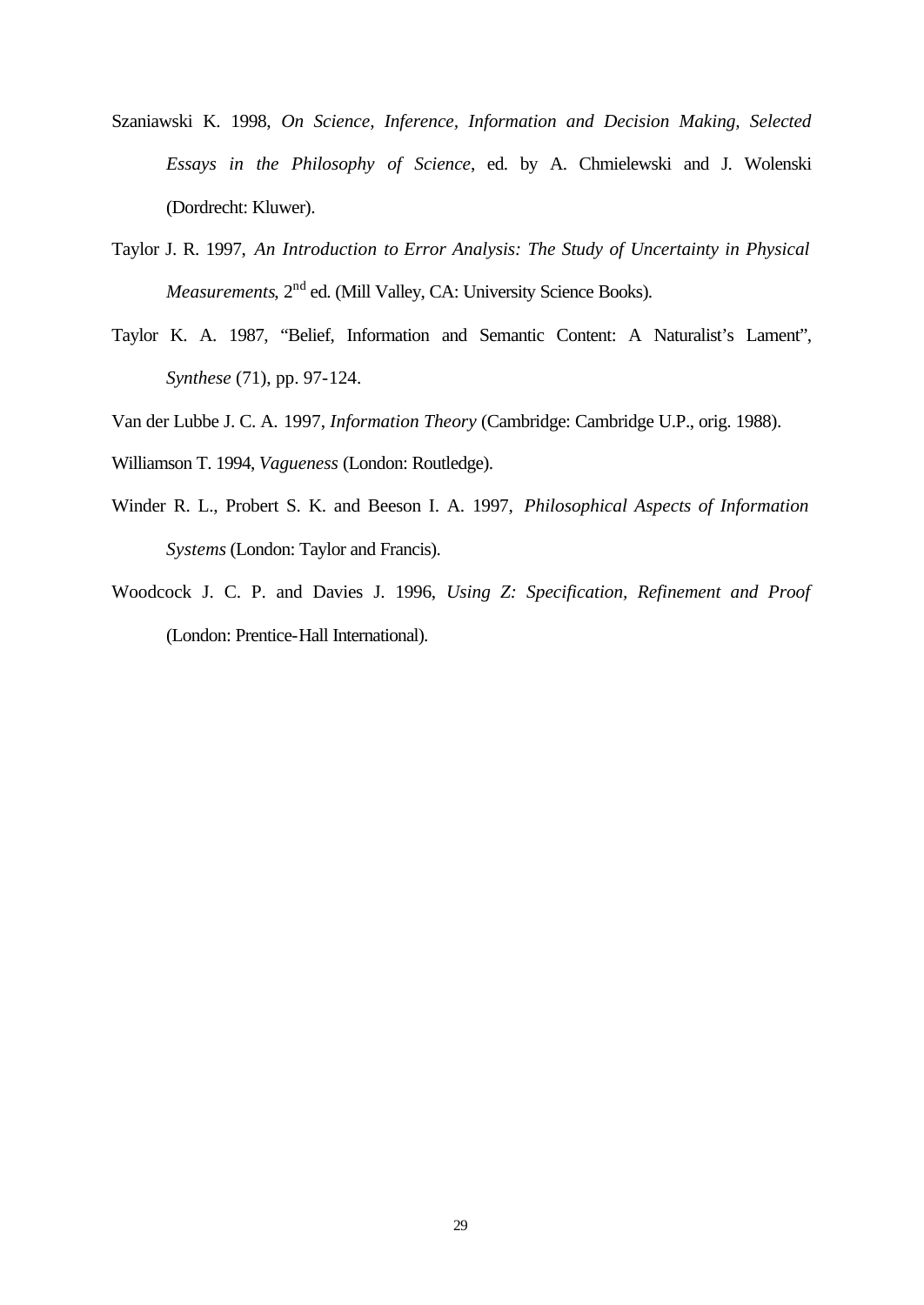#### **Notes**

<sup>1</sup> This is short for "semantic information content". This paper follows the common practice of using the two expressions interchangeably.

<sup>2</sup> The first version of the paper was read before the Symposium on Applications of Communication Theory in 1952. A more detailed and systematic treatment appeared then in Technical Report No. 247 of the Research Laboratory of Electronics, M.I.T., 1953. A slightly revised version was published in *The British Journal for the Philosophy of Science* in 1954. The chapter in Bar-Hillel [1964] is from the 1953 version, which is actually dated 1952 in the opening footnote.

 $3$  Cherry [1978], for example, contains one of the clearest and most informative summaries of TWSI, but no reference to the paradox.

<sup>4</sup> Beginning with Bar-Hillel and Carnap [1953]. Bar-Hillel's and Carnap's analysis, discussed in the text, is further developed in Kemeny [1953], Smokler [1966] and Hintikka and Suppes [1970].

<sup>5</sup> This is also known as Mathematical Theory of Information, or Communication Theory, Information Theory and Mathematical Information Theory. I have opted for STST in order to avoid any possible confusion. One of the best conceptual introductions to STST is still Dretske [1981], but see also Cherry [1978]. More technical presentations can be found in Reza [1994] and Van der Lubbe [1997].

<sup>6</sup> For a defence of the view that false information is not an inferior kind of information but not information at all see Dretske [1981] and Grice's "Logic and Conversation" in Grice [1989], especially p. 371 of the "Retrospective Epilogue".

<sup>7</sup> The classic references are Shannon [1948], Shannon and Weaver [1949], Shannon [1993], but see also footnote 5 above. I shall avoid in this context any reference to "doubt"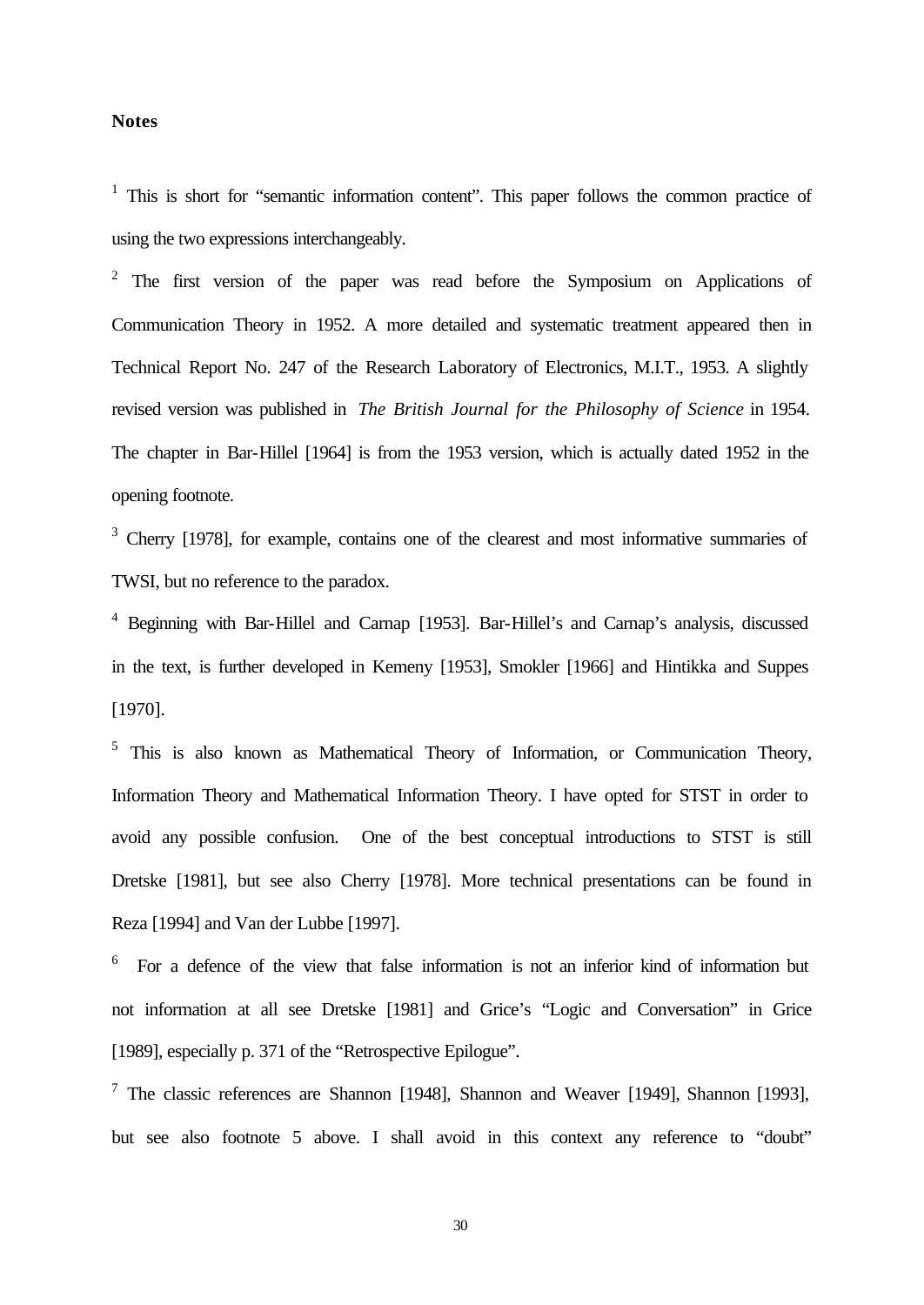(uncertainty of the signal) and "surprise value" (statistical rarity of the signal), for these psychologistic metaphors are not very helpful.

<sup>8</sup> Popper [1935] was one of the first to suggest that the amount of semantic information in a statement can be analysed in terms of the number of alternative possibilities excluded by that statement, see also Popper [1962]. For a *positive* account, in terms of the set of all statedescriptions entailed by  $\sigma$ , see Hanson [1980]. Both accounts equally lead to the formulation of BCP.

<sup>9</sup> Following Hockett [1952], the choice of the model is suggested only by syntactic elegance and simplicity, and results can be adapted to cases where some redundancy also occurs.

 $10$  The model is useful precisely in order to have a discrete, one-to-one correspondence between formulae–like truth–makers and semiotic truth–bearers. This idealisation guarantees information completeness. The question of whether a more coarse–grained model of truth– makers is metaphysically preferable will not be addressed here. Strictly speaking, one needs to recall that, as in error analysis theory (Taylor [1997]), infons (e.g. measures) are never compared to "absolute realities" (e.g. absolutely true values), but always and only to other infons that are assumed or known to be true, i.e. states of the world that are transformed into evidence by the information process, at least momentarily, that is until further critical revision (Levi [1967]).

<sup>11</sup> More formally: [1] CONT(**T**) = MIN =  $\forall \sigma_n \forall \sigma_i ((| = \sigma_n \land \neq \sigma_i) \rightarrow (CONT(\sigma_n) < CONT(\sigma_i)) \land$  $((\models \sigma_n \land \models \sigma_i) \rightarrow (CONT(\sigma_n) = CONT(\sigma_i))))$ 

<sup>12</sup> More formally: [BCP]  $\text{CONT}(\perp) = \forall \sigma_n \forall \sigma_i ((\sigma_n \models \land \sigma_i \not\models) \rightarrow (\text{CONT}(\sigma_n) > \text{CONT}(\sigma_i))) \land$  $((\sigma_n \models \land \sigma_i \models) \rightarrow (CONT(\sigma_n) = CONT(\sigma_i))).$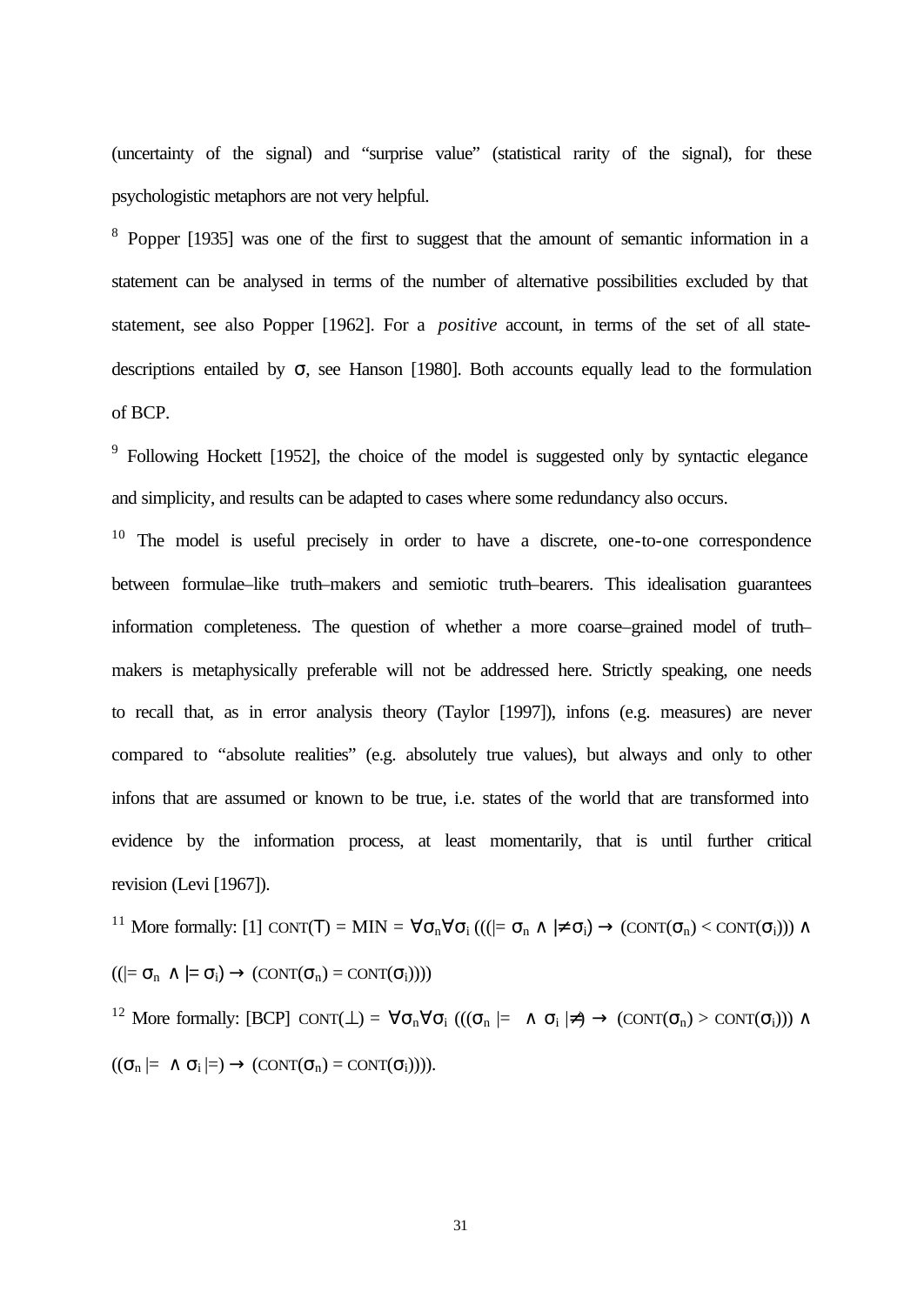$13$  "Normalisation" refers here to the process followed to obtain a database design that allows for efficient access and storage of data and reduces data redundancy and the chances of data becoming inconsistent.

<sup>14</sup> See Sneed [1967] for an early, critical analysis based on Jeffrey [1967], now Jeffrey [1990]. Szaniawski [1967], based on a game-theoretic approach, and Szaniawski [1974], both now in Szaniawski [1998], is more optimistic. Smokler [1966] defends a moderate approach, which, however, requires that every individual has, at a certain time, only a finite and consistent set of true/false beliefs, and that these can be expressed in the language of the classic logic of predicates. These seem unrealistic requirements, especially since Smokler accepts both (i) that beliefs are best characterised as propositions and (ii) that the latter are non-linguistic entities. As a counterexample, it suffices to note that any individual who knows arithmetic can both believe an infinite number of true propositions and hold some contradictory beliefs. Jamison [1970] goes as far as to argue that a pragmatic theory of informational quantities is the most fundamental of all approaches, and presents a sort of inverted BCP by suggesting that (p.29) "an undesirable feature of RL [i.e. what has been defined in this article as TWSI] is that in it logical truths carry no information", so that mathematical equations, insofar as they can be interpreted as tautologies, would be utterly non-informative.

<sup>15</sup> "The name [infon] suggests a parallel with the fundamental particles of physics, the electrons, protons, neutrons, photons and so forth." (Devlin [1991], p. 37) Is there a conceptualisation of "information" as "a theoretical commodity that we can work with, analogous to (say) the numbers that the number-theorist works with, or the points, lines and planes the geometer works with"? (Devlin [1991], p. 18) The question is answered in Dretske [1981], who provides a definition of information as an objective commodity. However,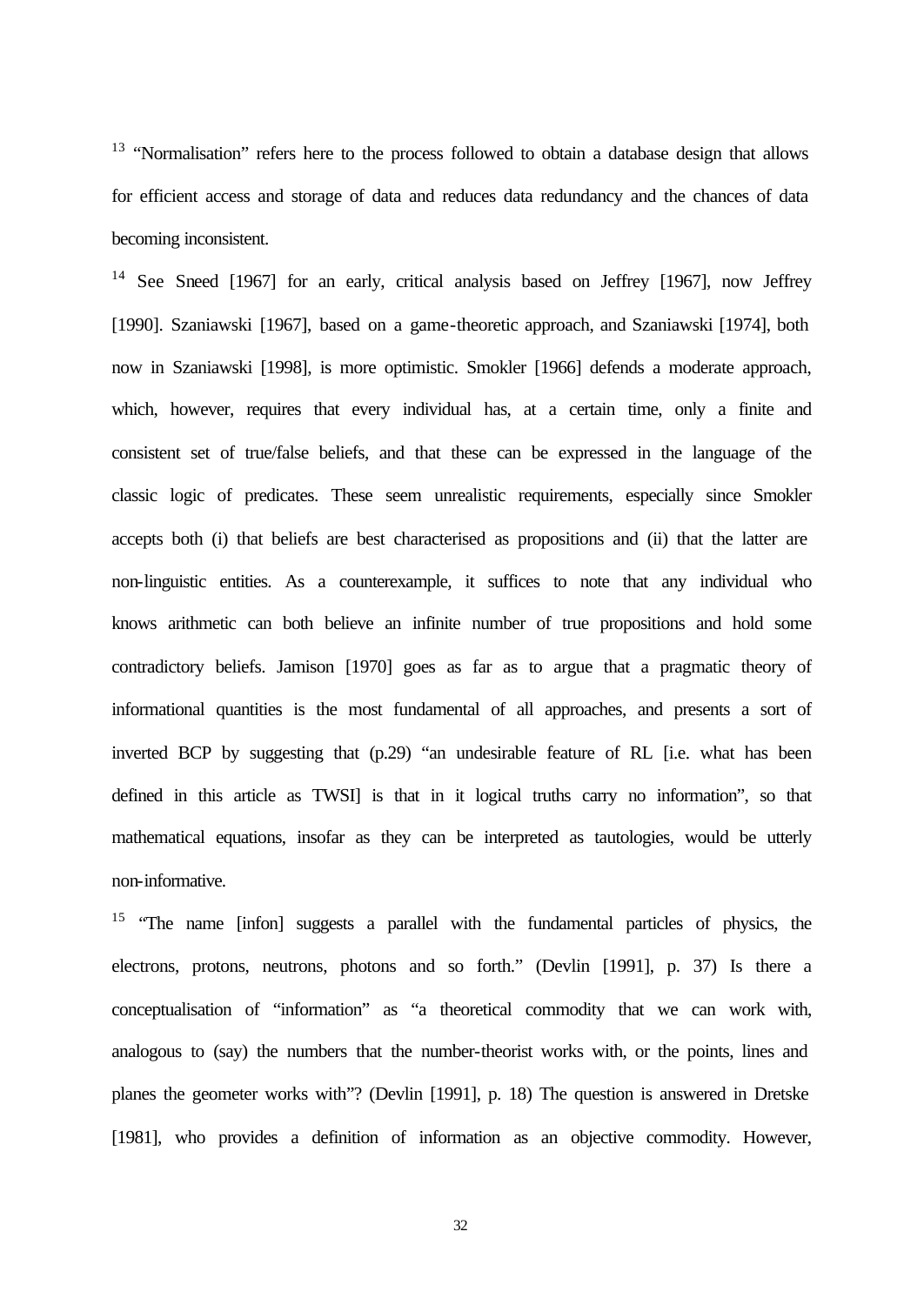Taylor [1987] is justified in arguing that Dretske's "objectivism" is not easily reconcilable with his pragmatic approach, whereby information is also defined pragmatically, with reference to a user S.

<sup>16</sup> The context is ideal because it presupposes a state of *perfect* and *complete* information about the system, in the game-theoretic sense of the expressions. We shall see in section 9 that this is a further difference between TWSI and TSSI, which presupposes a state of imperfect and incomplete information with respect to the states of the system. Here it is possible to anticipate that presupposing some "localised omniscience" does not affect the value of the approach, since TSSI attempts to discover what the quantity of semantic information in  $\sigma$  is where  $\sigma$ 's alethic value is known, not the average amount of semantic information any  $\sigma$  may have a priori.

 $17$  Szaniawski [1984] does not refer explicitly to any result in situation logic, but develops an approach similar to Devlin [1991]. A limitation of his analysis is that he does not acknowledge the fact that the change in perspective entails an inversion in the relation between information and truth, which no longer supervenes on, but now constitutes the former. His definition of semantic information as "(p. 231) potential information about X that has been 'singled out' in some way: observed, asserted, etc. Semantic information may be said to be true if it points to the actual state of the world" is not satisfactory; not so much because it is circular (in the article the circularity is avoided at the cost of some vacuity, by means of a reference to unspecified ways in which  $\sigma$  is "relevant" and "points" to the actual state in which X is) as because it does not clarify what difference is made by the "singling out" procedure. In his article, it becomes clear that "singling out" p is attributing a positive alethic value to p as a description correctly pointing to the actual state in which X is.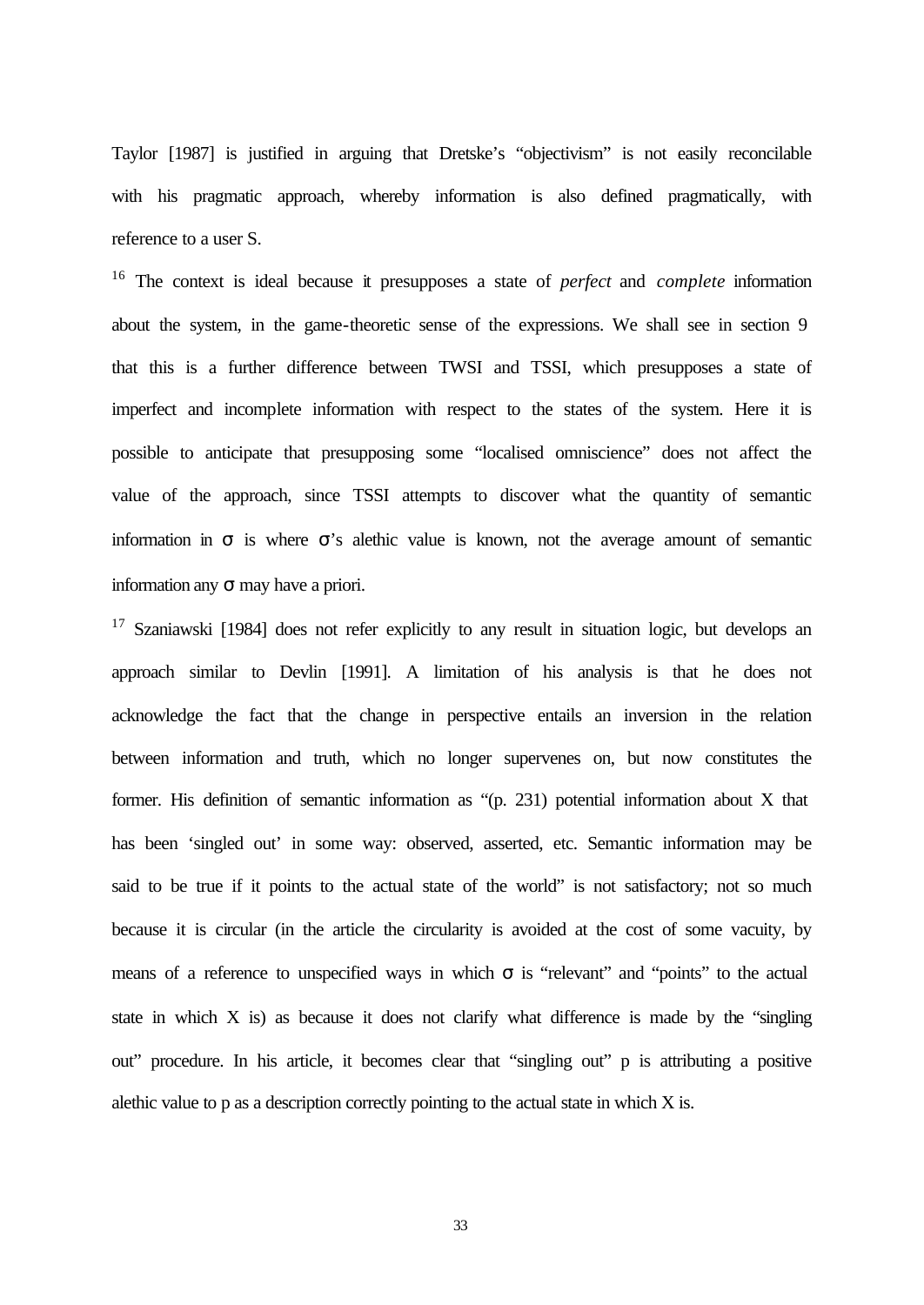$18$  This is a technical term in error analysis terminology. When a measurement or a result is compared to another that is assumed or known to be more reliable, the difference between the two is defined as the experimental discrepancy.

<sup>19</sup> This is another technical term in error analysis. Deviations are "experimental uncertainties" and are commonly called "errors". More precisely, when a set of measurements is made of a physical quantity, the difference between each measurement and the average (mean) of the entire set is called the deviation of the measurement from the mean.

<sup>20</sup> Although  $\vartheta$  can in principle take any value in the range of real numbers [−1.0, + 1.0], thus giving rise to a continuous function (see Table 5), this does not mean that, given a specific model, an infinite number of interpretations of  $\vartheta$  is effectively available. More realistically, a model always sets up a finite and discrete range of values for  $\vartheta$ , approximate to n decimals. Following standard practice, in what follows the function is defined for all real numbers in the specified range, and discontinuities are associated only with truly dramatic behaviour on the part of the model.

 $21$  Note that in this context vacuity does not refer to typical problems raised by borderline cases or the sorites paradox. In the model, each situation w is precise and each infon  $\sigma$ sharply divides the world into those situations to which  $\sigma$  applies and those to which it does not. In this context, vacuity is a matter of semantic uncertainty, not in the sense that infons with a certain degree of vagueness are infons that apply to situations to varying degrees, hence generating indecision about borderline cases, but in the sense that infons with a certain degree of vagueness are infons that apply to a varying number of situations, hence generating indecision with respect to which w is the case. Infons do not increase gradually in their degrees of truth, as in fuzzy logic, but in their degree of conformity to w (lack of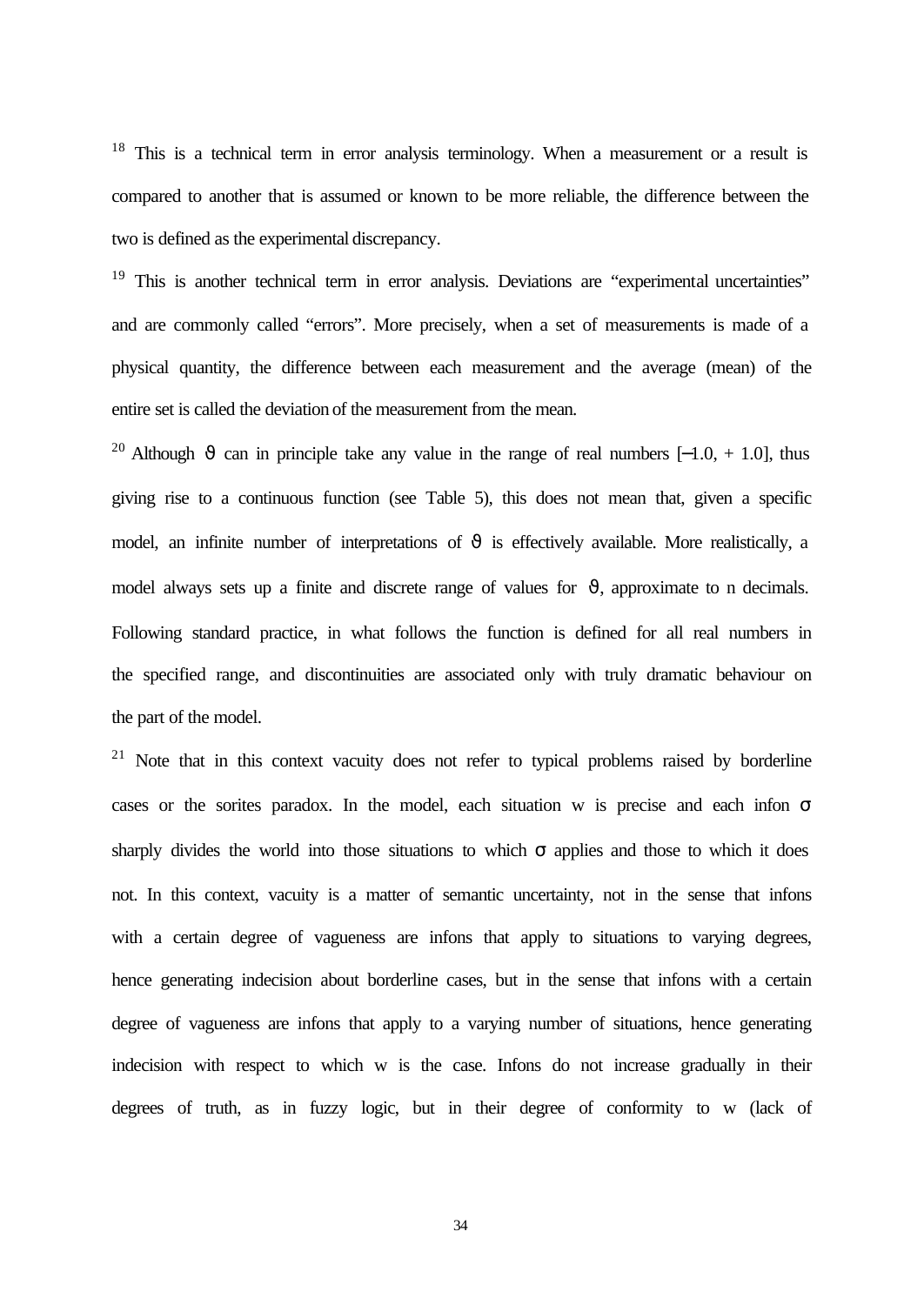discrepancy). This approach appears to be consistent with the epistemic view according to which vagueness is a kind of ignorance (Sorensen [1988], Williamson [1994]).

<sup>22</sup> "Inaccuracy" here does not have exactly the same technical meaning as in error analysis theory, where a measurement is said to have high precision if it contains a relatively small indeterminate error, and is said to have high accuracy if it contains relatively small indeterminate error and relatively small determinate error.

 $23$  Errors are not to be understood as blunders. Consistently with current practice in error analysis theory, the term "error" is used here as a synonym for "logical uncertainty" (see above the comment on "uncertainty" as "occurrence/elimination of possibilities"). Hence, the "errors" in Inac are independent of the user, precisely characterizable and can be assumed to be normally distributed, unless the system is biased.

 $24$  Table 1 is laid out in such a way that the fourth column contains the complements of the first column upside down (e.g.  $w_{49}$  is the complement of  $w_{16}$ ), and the third column the complements of the second.

<sup>25</sup> Why? Because in  $\mathfrak{t}(\sigma) = 1 - \vartheta(\sigma)^n$ , n could be an odd integer, 1, or an even integer greater than 2, but none of these alternatives is fully satisfactory. If n is an odd integer, the model satisfies only E.2, and introducing the absolute value of  $\vartheta$  still leaves E6 unsatisfied. If n = 1, the equation satisfies E.1, but in order to satisfy E.2 and E.3 we need to calculate the complement of the absolute value of  $\vartheta(\sigma)$ . However, the new formula  $1 - |\vartheta(\sigma)|$  still fails to satisfy [E.6]. If n is any even integer greater than 2, the equation not only represents merely a more complicated extension of the simpler solution adopted in DI, it also fails to satisfy E.6.

 $26$  A trit is one base-3 digit and represents the amount of information conveved by a selection among one of three equally likely outcomes. It is linearly equivalent to Log<sub>2</sub>3 bits.